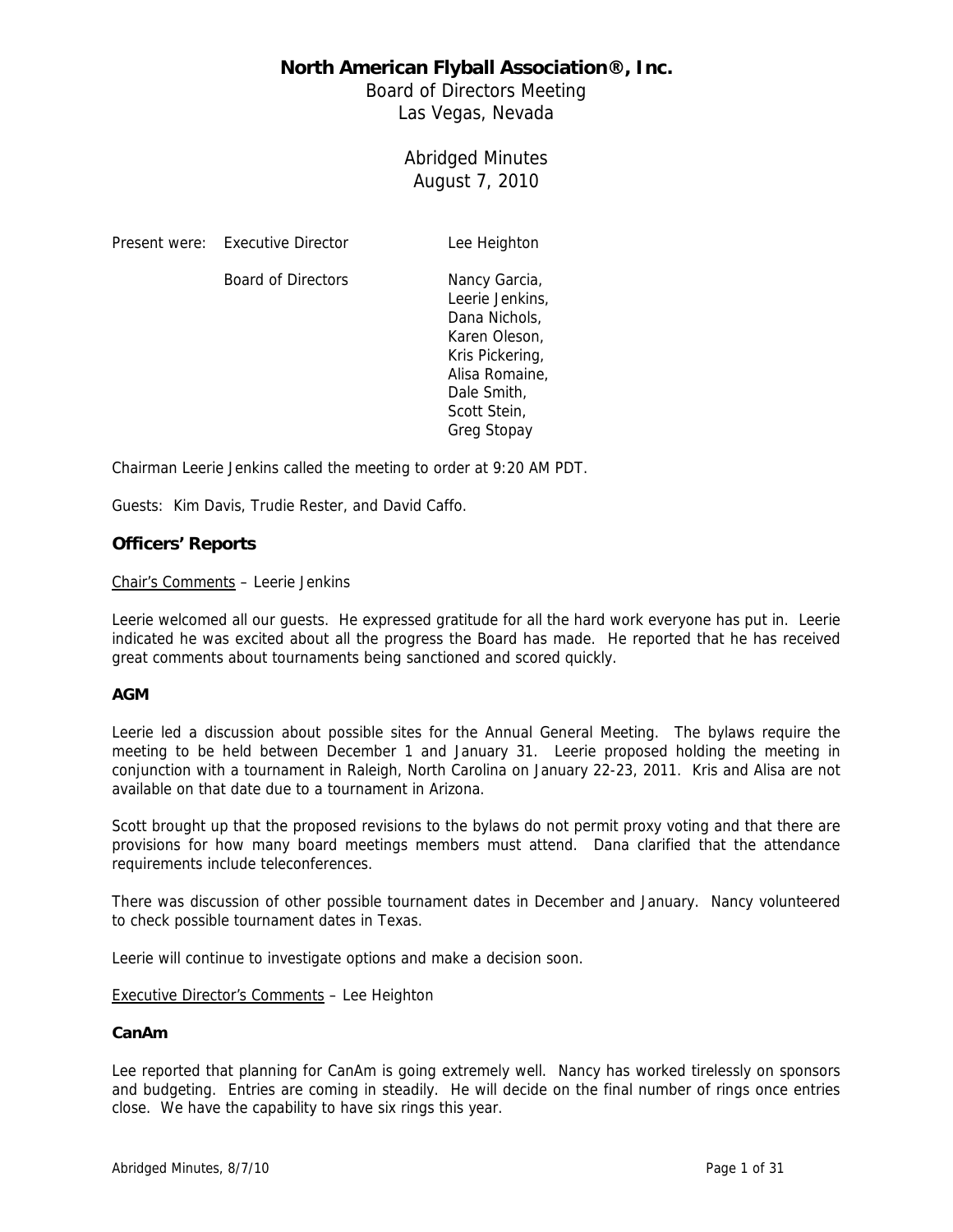Board of Directors Meeting Las Vegas, Nevada

# Abridged Minutes August 7, 2010

### **Sanctioning Request**

Lee recently received a request to sanction a tournament on the same weekend as CanAm 244 miles from the site. The date for CanAm was announced at the event last year, more than 10 months ago. The CanAm Classic is our premier event. He denied the sanctioning request. Lee indicated that in scheduling CanAm, he has tried really hard not to infringe on other club's tournament weekends. This year's date was researched and no other tournaments were sanctioned. The only conflict was a Florida tournament and that host club chose to move it so they could attend CanAm. Last year a Canadian tournament was sanctioned the same weekend as our event and we had a number of complaints. This year, Lee decided he would not permit any other tournament to be sanctioned within 1000 miles.

There was discussion from Board members that perhaps we should not allow any tournaments, regardless of mileage, competing with CanAm. Greg suggested that given this is the superbowl of flyball, teams shouldn't have to worry about conflicting with CanAm. This would be only one weekend in the year. It was discussed that we try very hard to be thoughtful of conflicting dates. Dale indicated that if there was a concern that regional championship points are the issue, we could always decide that any tournaments hosted that weekend would not count for regional championships. Discussion about not wanting to set up situation where teams, regardless of their division, are in the position of deciding between a local tournament and attending CanAm.

Kris indicated that she believed that tournament sanctioning decisions such as these fall within the Executive Director's discretion. The Board very recently received this appeal from Chris Van Wert. Leerie indicated the appeal should be addressed in new business, rather than the ED's comments.

### **Region 6/16 realignment**

In 2004, these regions were realigned. Lee has received concerns that the current setting is no longer viable. He received a proposal to realign regions 16 and 6. In response, he contacted the RDs in that area - Bill Carter (northern 16), Dave Gillett (southern 16), and Jonnie Geen (6). They proposed a plan for realignment. Lee circulated a map they proposed. The Board agreed to address the issue in new business.

### **EJS proposal**

At the last Board meeting, Lee submitted a proposal to expand EJS and park them in regions. He expressed understanding of the Board's concerns about the proposal.

Lee stated that the biggest issue is that our primary expenses in maintenance are as a result of shipping issues. New cases have been found that may help with shipping damage. Lee has contacted every region and each has a Regional Director or another person who has volunteered to hand carry the EJS to tournaments. Shipping is already at almost \$32,000 for this racing year. Scott indicated it was fairly standard to incur \$30-40,000 per year in shipping.

Lee proposed buying seven new EJS sets. The cost would be approximately \$8,000 per set, including cases. The cost is \$6800 per set and \$1200 for cases. There would also be a one time \$1000 charge for dies. This plan would include a Canadian spare and two spares in US.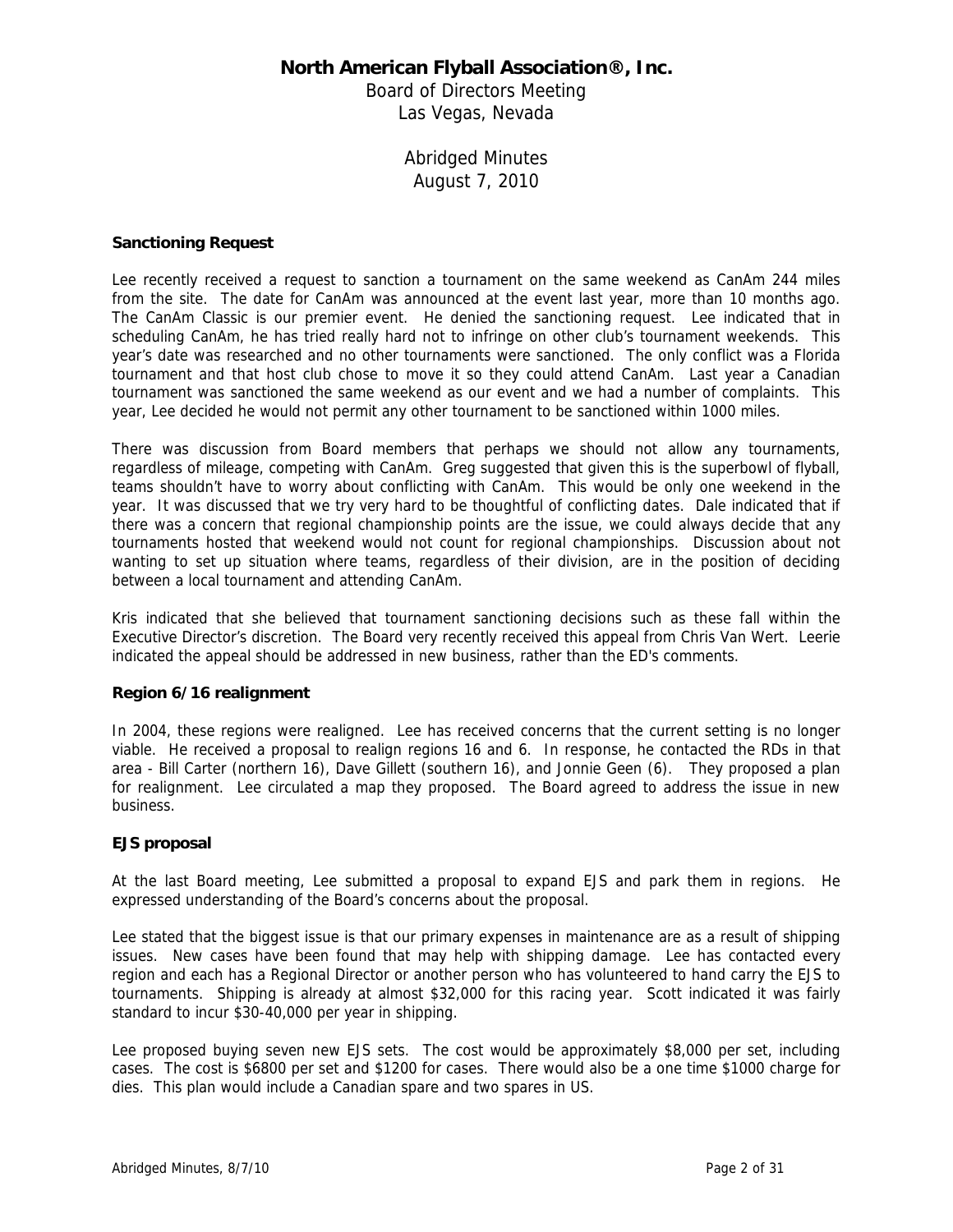Board of Directors Meeting Las Vegas, Nevada

# Abridged Minutes August 7, 2010

There was discussion about whether enough sets would be available to cover two ring tournaments.

Kris asked about the plan for sets in for maintenance. Greg relayed that he has seen quite a few small maintenance issues in the sets he has reviewed, but most of those issues have left the sets functioning. He has been assessing those needed repairs as the sets come in. Kris asked about whether we should require a contract with the people assigned to have possession of the EJS to set forth clearly that NAFA owns the lights and they must be delivered on demand.

Scott thought the cost savings were too speculative for this type of proposal.

Dale estimated that it would cost around \$60,000 to buy the sets. They would generate about \$12,000 depreciation per year. Expected overall maintenance might be slightly more due to the increased number of sets. He believed the significantly decreased shipping would help, but that the bulk of damages are usually at tournaments. The sets would likely be on the five year depreciation schedule. Greg inquired as to the reasonable life span of the lights. Dale estimated they should be in the 10-12 year range. Leerie indicated that the plan would increase good will among competitors and increase the chances of having well functioning sets at tournaments.

Lee clarified that we currently own 19 sets of EJS, with 18 in service.

Dale mentioned he wanted to make sure we are properly accounting for multiple ring tournaments on the same weekend. Lee indicated a lot of tournaments have been one ring. Several were originally just barely at two rings, but lost one or two teams to drop back to one ring.

Lee expressed concern about our current operating business model because of shipping costs, maintenance costs, and problems with getting lights to teams.

Nancy suggested phasing the plan in. With a phase in, she suggested it might be easier to see if maintenance costs are going up or down.

There was discussion about maintenance over the next few years. There was also discussion about buying sets and whether there would be updates in the near future. And would there be any cost savings to buy several sets at once in bulk.

Scott expressed concern that we still have not recouped the money that we have put out to buy the original sets. He said that we have been spending a lot of money on EJS already and we need to find a way to add positive income into our accounts. Lee mentioned that cost savings also affect our bottom line. Scott requested reports to project likely cost savings as a result of the plan, for instance showing how many sets would not have to be shipped, etc. Dale believed he could run figures based on this year and back out what could have avoided on shipping. Lee asked for help in securing those reports. Greg offered that the current practice of parking lights in Canada might be good model for figuring out cost savings.

The issue was moved to new business for further discussion.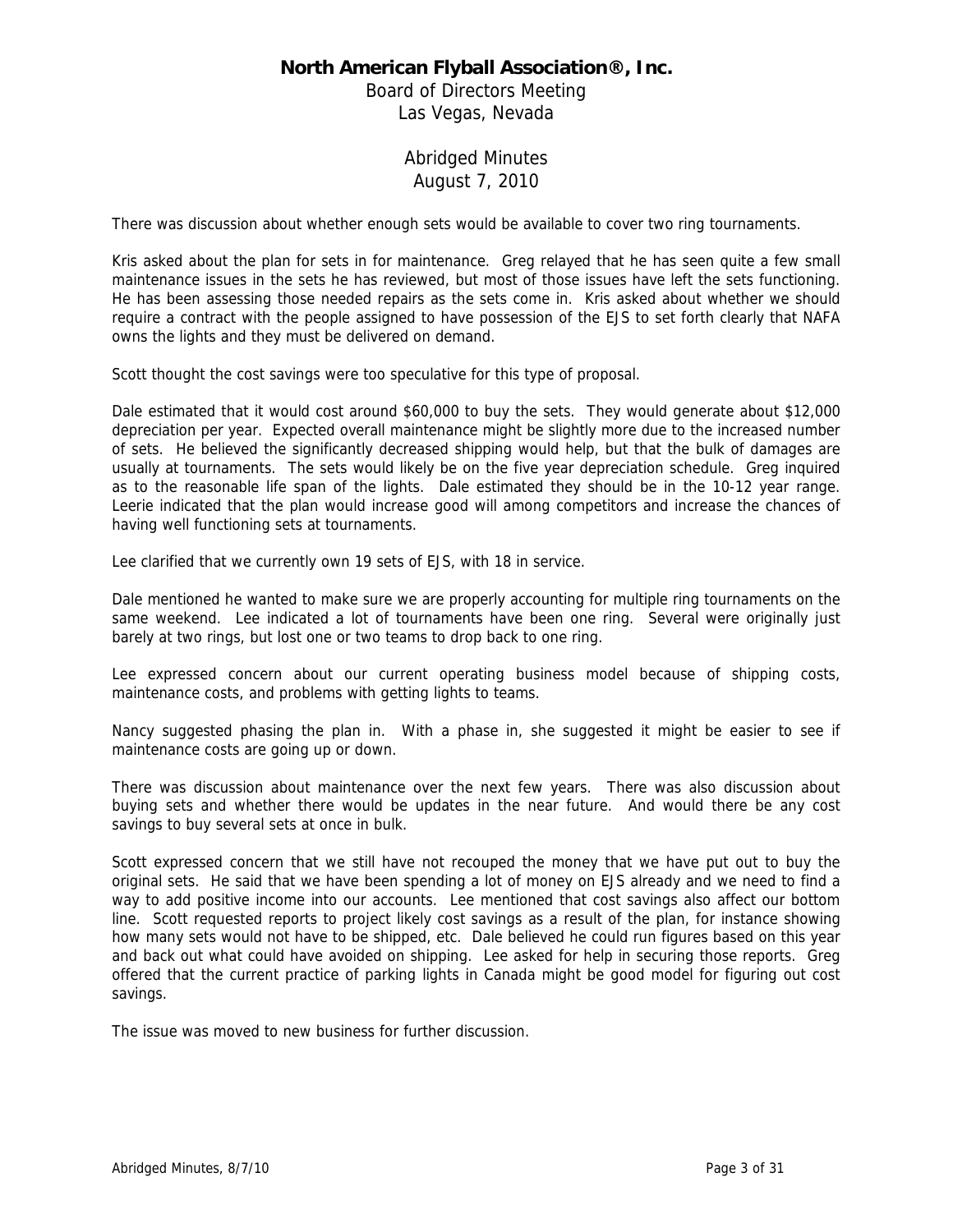Board of Directors Meeting Las Vegas, Nevada

# Abridged Minutes August 7, 2010

### **Region 10 unique format**

Lee indicated that members from Region 10 have twice requested a modification to the five team single elimination format. The Board has denied the requests for various reasons already set forth in the minutes of prior meetings. Lee reported that he has discussed with members of the region a possible modification to the alternate 5 time single elimination bracket. He will present the modified proposed format in new business.

Treasurer's Report – Nancy Garcia

Nancy distributed quarterly profit and loss and balance sheets. These are attached to the minutes.

Nancy reported that she has opened CDs to obtain better rates for some of NAFA's surplus funds. Currently we have approximately \$100,000.00 in CD accounts and approximately \$128,000.00 in cash in various bank accounts.

She discussed various interest bearing options. Ultimately her recommendation was to put back additional funds into our money market account, rather than an additional CD.

Nancy discussed the year to date profit and loss statements. The bottom line shows net income, but that is somewhat deceiving because the CanAm event spans fiscal years. This sheet shows income from CanAm 2010 sponsors and income generated from entries, but doesn't yet show most of the expenses, except from last year's event.

Nancy reported that she has been keeping figures from UPS invoices in a spreadsheet to show savings generated from program. The savings are running at approximately 7%, which is significant given the volume of our shipping costs. She relayed that in five bills, we saved \$284.00. She also clarified that the discounts do not apply to the Canadian account. Over the course of the year, she projects the savings to be around \$2,400.00.

Dale clarified that teleconference expenses should be classified under Board meetings.

Nancy reported that we currently have a balance of approximately 100,000 points in our American Express rewards account.

### Secretary's Report - Dana Nichols

Dana reported on the following unanimous consent items since the last Board meeting:

5/18/10 - Modifying language of flaps/shields/wings

• **Use of flaps/shields/or wings on boxes.** Section 1.1(e)(v) (page 2 of the current rulebook) was modified:

The box shall not exceed these dimensions at any time during the heat (including any permanent attachments to the box, e.g. carrying handles, cocking devices, or flaps/shields/wings). The boxloader may not change the configuration of the box during the heat except as needed to load the ball or to straighten the box if it has shifted during the heat. If the box exceeds these dimensions at any time during the heat it will result in the loss of the heat and the team shall be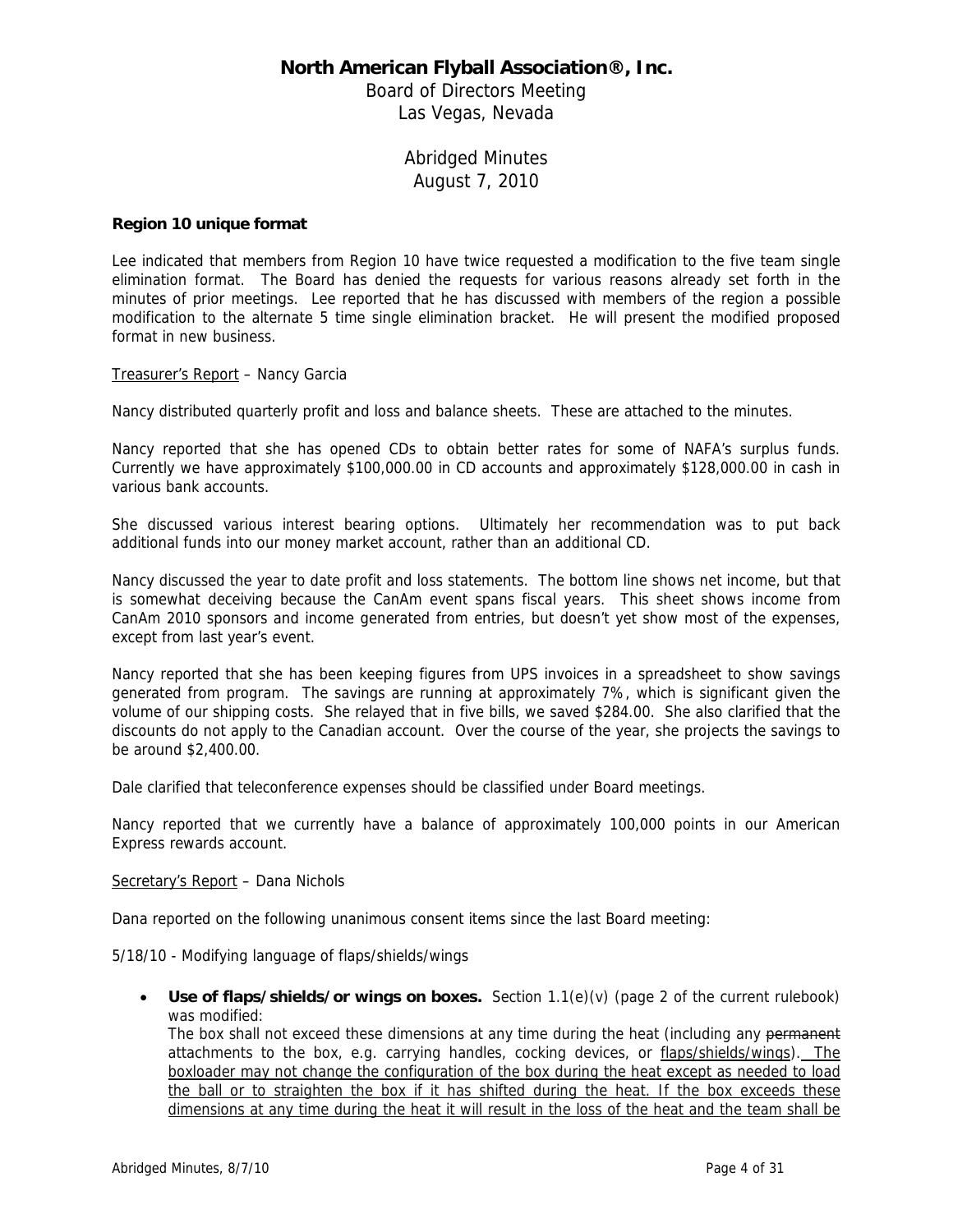Board of Directors Meeting Las Vegas, Nevada

# Abridged Minutes August 7, 2010

awarded a "No Finish." Judges have the discretion to declare a box unsafe and therefore not usable.

\*note that the language "and the team shall be awarded a "No Finish."" was added via unanimous consent on May 18, 2010.

5/19/10 – Highlights posted of the 5/8/10 Board meeting.

6/21/10 – Approval of June 6, 2010 Leadership Chat transcript and posted on NAFA web page

6/27/10 – Minutes of 5/8/10 Board meeting approved by unanimous consent & subsequently posted on the NAFA web page

## **Standing Committee Reports**

Marketing Committee – Nancy Garcia

### **CanAm**

Planning is going well. We have 13 vendors committed with several other vendors in discussions. Nancy reported she has planned a welcome bag with several nice items. Wellness is providing the bags themselves. She has obtained a number of sponsors this year. Jane Kline is working on programs again this year. Advertising space may be sold in the programs as well.

### **NAFA Store**

The store has currently been tabled due to work on CanAm. Nancy reported that she was hopeful it will kick off after the first of the year. The web page still needs to be designed and programs with credit card applications. There are a few more details to be worked out as well. Greg offered to help on the Canadian end.

### **New Club Information**

At a previous leadership chat, there was a suggestion to design a welcome packet for new clubs registered with NAFA. Alisa helped draft the letter. The informational letter was circulated at the meeting. It will begin being sent out to newly registered clubs.

Greg suggested coming up with an informational packet for clubs wanting to host tournaments. He volunteered to help. Scott suggested Marketing coming up with ideas to encourage clubs to host tournaments. There was discussion about possible ideas, such as mentors. Kris discussed help with creating racing schedules, etc. Dale stated that the optimizer program has been really helpful. Dana suggested having a list of people on the web page in who contract as tournament secretaries. One stumbling block to hosting seems to be clubs who are afraid of the paperwork. Leerie requested the Marketing Committee brainstorm options for tackling blocks to hosting tournaments and report back.

Finance Committee – Dale Smith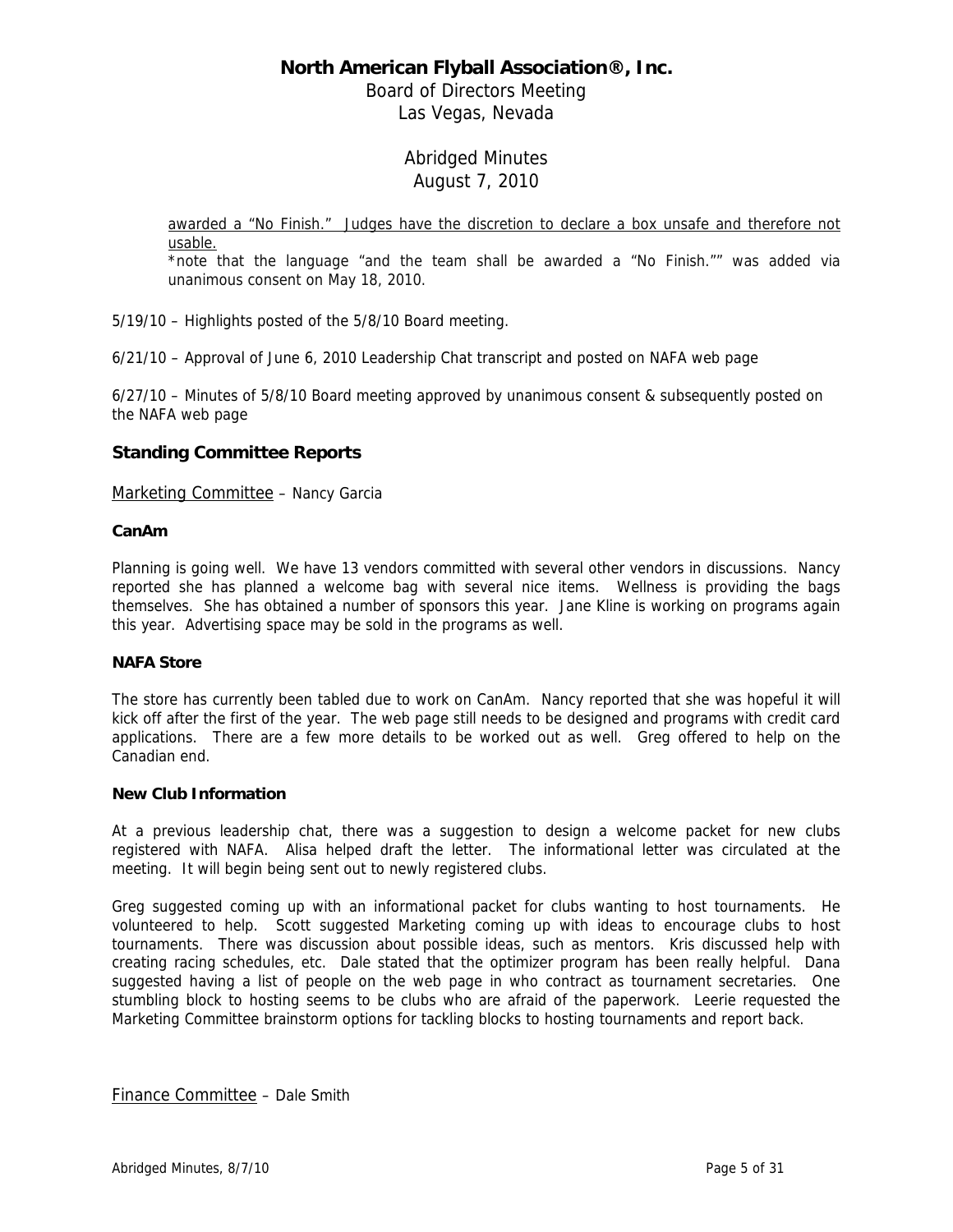Board of Directors Meeting Las Vegas, Nevada

# Abridged Minutes August 7, 2010

### **American Express Account**

Nancy indicated that once Scott leaves at the end of this term, we will need to have another person listed as the primary on our American Express account. She will look at options, but in the past AmEx has required us to have an individual listed. The NAFA account goes on that person's credit rating. She indicated we will need to move to another person after CanAm.

Leerie moved we enter Executive Session.

The Board entered Executive Session at 11:10 a.m.

The Board exited Executive Session at 3:27 p.m.

During Executive Session, the Board passed an operating budget for FY 2011 showing a projected positive income. The CanAm event numbers are budgeted separately. Nancy presented the proposed budget for CanAm, which shows a balanced budget. The Board accepted the proposed budget.

Judges Committee - Leerie Jenkins

#### **Judge advancements**

- Beth Hudson, Pensacola FL Apprentice to Provisional. The Judges Committee unanimously recommends advancement. Alisa moved to promote the judge as recommended. Scott seconded. The motion passed unanimously.
- Mike Miller, Myakka City FL Apprentice to Provisional. The Judges Committee unanimously recommends advancement. Alisa moved to promote the judge as recommended. Scott seconded. The motion passed unanimously.
- Steve Heine, Placentia CA Apprentice to Provisional. The Judges Committee unanimously recommends advancement. Alisa moved to promote the judge as recommended. Scott seconded. The motion passed unanimously.
- Steve Corona, Georgetown TX Apprentice to Provisional. The Judges Committee unanimously recommends advancement. Nancy moved to promote the judge as recommended. Scott seconded. The motion passed unanimously.
- Lorraine Messier, Atteboro MA Apprentice to Provisional. The Judges Committee unanimously recommends advancement. Alisa moved to promote the judge as recommended. Scott seconded. The motion passed unanimously.
- Dave Dery, Cambridge ON Provisional to Approved. The Judges Committee unanimously recommends advancement. Alisa moved to promote the judge as recommended. Scott seconded. The motion passed unanimously.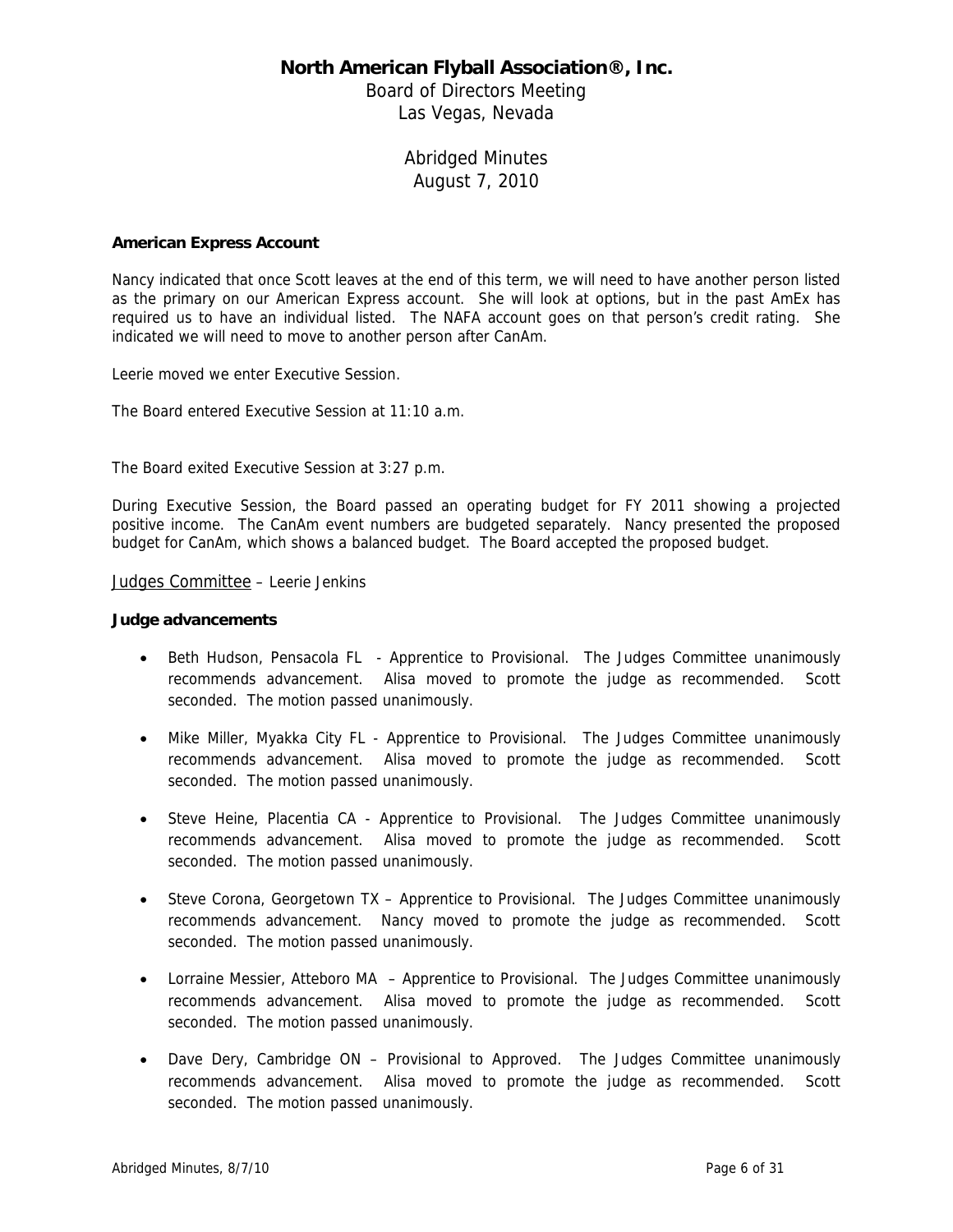Board of Directors Meeting Las Vegas, Nevada

# Abridged Minutes August 7, 2010

• Ed Roth, Cedar Rapids IA – Provisional to Approved. The Judges Committee unanimously recommends advancement. Alisa moved to promote the judge as recommended. Scott seconded. There was discussion about feedback the Board received about the judge.

In favor of the motion: Nancy Garcia, Dana Nichols, Karen Oleson, Alisa Romaine, and Dale Smith. Opposed: Kris Pickering, Scott Stein, and Greg Stopay. The motion passed.

- Hugh Morrow, Etobicoke ON Provisional to Approved. The Judges Committee unanimously recommends advancement. Alisa moved to promote the judge as recommended. Scott seconded. The motion passed unanimously.
- Tammy Wilson-Teeter, Phoenix AZ Provisional to Approved. The Judges Committee unanimously recommends advancement. Alisa moved to promote the judge as recommended. Kris seconded. The motion passed unanimously.

### **Manual Judging Rules Section**

Leerie reported that the Committee is recommending that the rules be modified to specify for manual timing (without an EJS), stopwatches should be started when the judge blows the whistle.

There was discussion about possible language. Dana suggested adding a new sentence, "Timing of the heat begins with the whistle." This sentence would be added to Section 8.7(2) as follows:

### **Section 8.7 – Racing without EJS (Electronic Judging System)**

The following rules apply when racing any heat without EJS for any reason:

a) The breakout rule (section 8.1) does not apply;

b) Racing procedures:

 (1) The Head Judge (starter and referee) shall be positioned between the racing lanes in the area between the start/finish line and the lead dogs to start the heat. If necessary, a Head Judge shall reposition himself/herself so as not to interfere with competing teams.

 (2) The Head Judge shall maintain a consistent starting cadence of approximately one (1) second intervals throughout the tournament, and shall indicate the start with a whistle. Timing of the heat begins with the whistle. For example, please see illustration 5.1. In tournaments with multiple judges, uniform visual start signals should be used.

Scott moved to amend the rule. Alisa seconded. The motion passed unanimously.

### **Line/Box Judging Training Video**

Dana reported on status of the video. Dan has done some initial clips and the Committee is working on final scripts. To help with cost savings measures, Dan will be doing the voiceover and producing the video, rather than incurring travel costs to have one of the committee members travel. We are still hopeful to have the video completed before CanAm.

### **C.18 Form**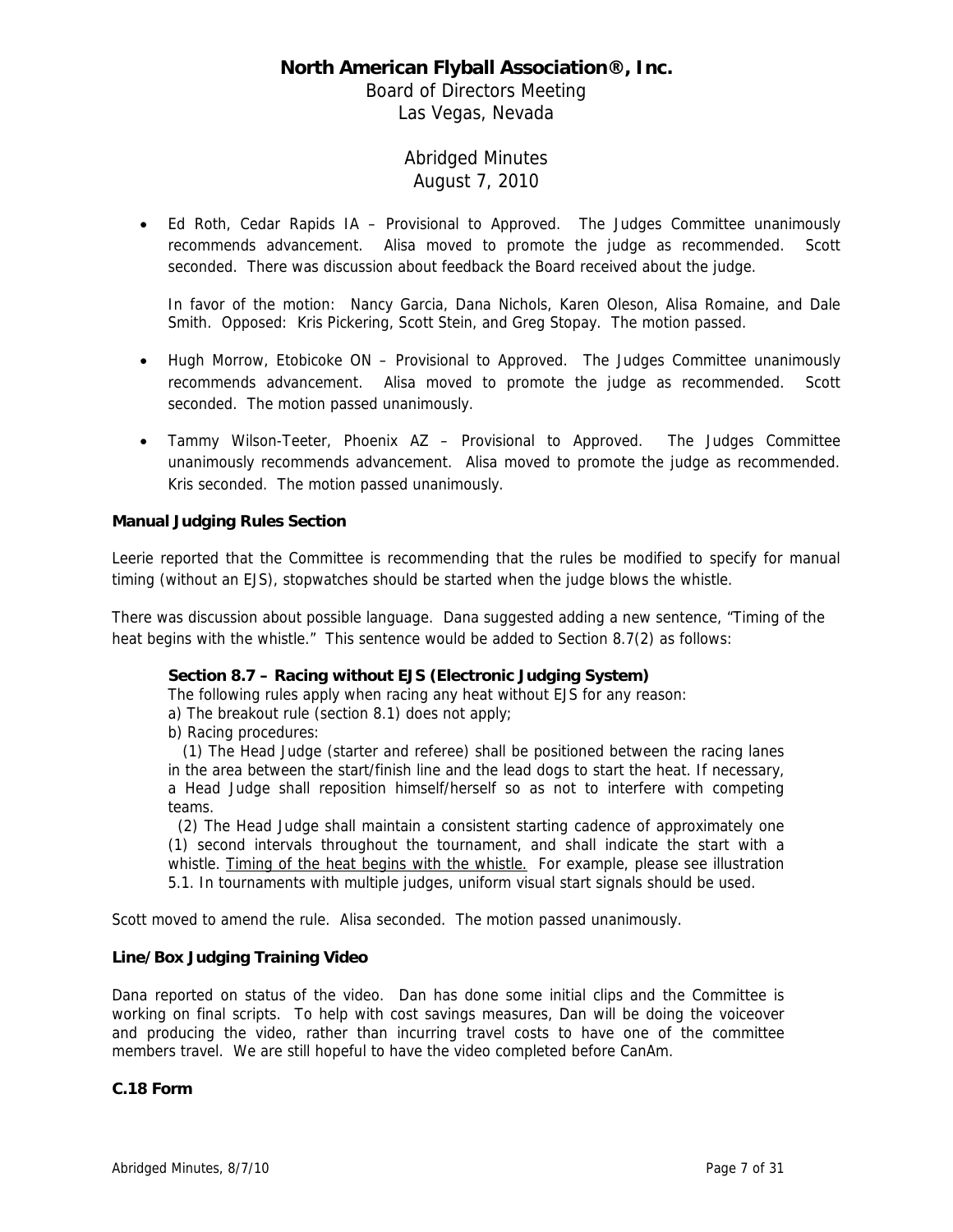Board of Directors Meeting Las Vegas, Nevada

# Abridged Minutes August 7, 2010

Leerie reported that an error was found on the C.18 form. It should say, "Please rate the provisional judge" and instead says "apprentice." The Committee recommends amending the form.

Scott moved to adopt the change. Alisa seconded. The motion passed unanimously.

Scott suggested that all judge review forms have a section for strengths and "areas for continued improvement."

Scott moved to amend all judging forms accordingly. Karen seconded. The motion passed unanimously.

There was a discussion about getting more feedback on judges, especially those who are going through approval process.

### Rules Committee – Dana Nichols

1. Proposed modifications to bylaws and articles of incorporation

Kris reviewed the proposed modifications to the bylaws in more detail. The draft bylaws were posted to the website in redline and clean copies for comment in mid-July. Five people sent comments, which were distributed to the Board before the meeting and reviewed at the meeting. The vast majority of the proposed revisions were made at the recommendation of the Michigan non-profit attorney retained by the Board. This includes the change to Article IX, the vote needed to amend the bylaws. The amendment requires an absolute majority of the board to amend the bylaws, i.e., five of the eight directors must vote to amend. This is more stable than the two-thirds of a quorum at a meeting currently permitted, which could allow for amendment on a vote of just three members theoretically.

Some additional changes to the bylaws are appropriate. There were some typographical errors and consistency in language that needed to be changed, which the comments received helped flag.

Additionally, Kris recommended that language be added to the bylaws to clarify that, per the Michigan firm, director voting by proxy should not be permitted. There was discussion about whether Board members could attend in person meetings via teleconference.

Scott moved to adopt the bylaws as modified. Dale seconded.

Dana indicated that several modifications needed to be considered before the bylaws could be finally voted on.

There was discussion about other changes that needed to be made, including allowing the Chair of the Nominating Committee to be any person appointed by the Board, not necessarily a delegate vote holder.

David Caffo shared some additional typographical errors.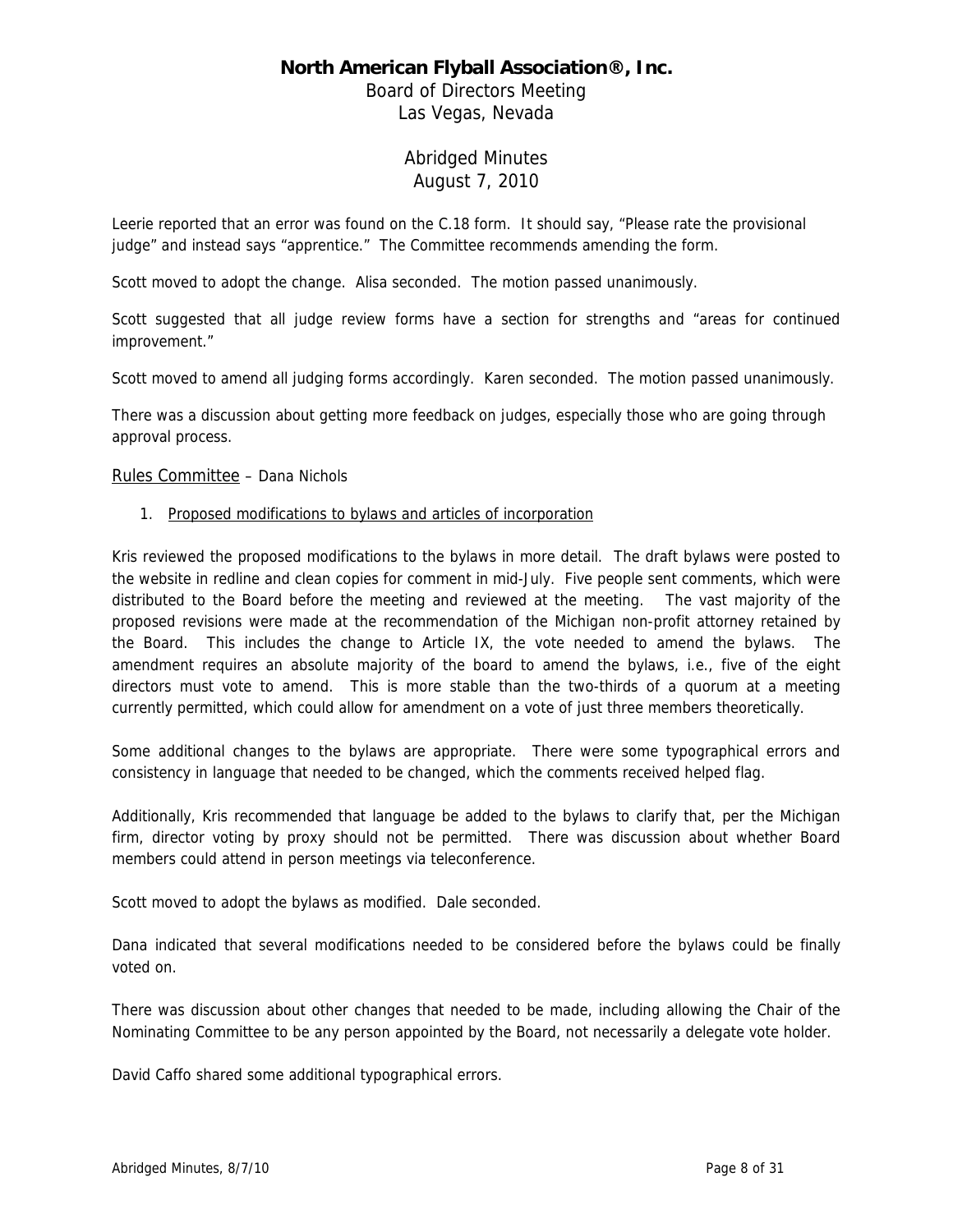Board of Directors Meeting Las Vegas, Nevada

# Abridged Minutes August 7, 2010

Scott moved to adopt the bylaws with these changes and any other typographical corrections. Dale seconded.

The motion passed unanimously.

Kris offered to run the additional changes by the attorney and present the final document at the teleconference.

### 2. Modification of rules in light of bylaw modifications

There did not appear to be any additional rule changes needed as a result of the bylaw modifications.

Kris took over minutes while Dana gave the remainder of the Rules Committee report.

### 3. Club sponsorships – Linda Bullard

The Committee received several emails from Linda Bullard asking about various options her club might have for using sponsorship. Her questions primarily centered on the following rule (on page 29 of the current rulebook):

### **CHAPTER 6 – HOSTING A NAFA® SANCTIONED EVENT Section 6.1 – Requirements**

(l) Prize money for any one team may not exceed \$500.00 USD or \$600.00 CDN per event per day. In addition, a host or sponsor may offer expense money provided the same is distributed fairly among all participating teams, based on actual expenses.

Her specific questions were whether this rule would prohibit the following:

- a. Sponsor logos on team shirts during competitions
- b. Sponsors paying expenses of teams
	- i. The host club/or sponsor paying the lodging cost of a team (or a person) competing in the tourney.
	- ii. The host club/or sponsor paying expenses for an entire team to fly in.
	- iii. The host club/or sponsor paying expenses of someone running on the host club's

My question…if, for example, the host club or sponsor is going to pay for an expense of one team (i.e., pay lodging expenses for a club that is participating), does it mean we/the host club/or the sponsor must also pay an equal dollar amount to the other clubs that are participating in the same tourney?

There was some discussion of this issue via email as well as in teleconference. Some committee members questioned whether this rule should continue to be in effect. Concerns expressed centered on enforceability of the rule and whether this rule could be easily skirted by claiming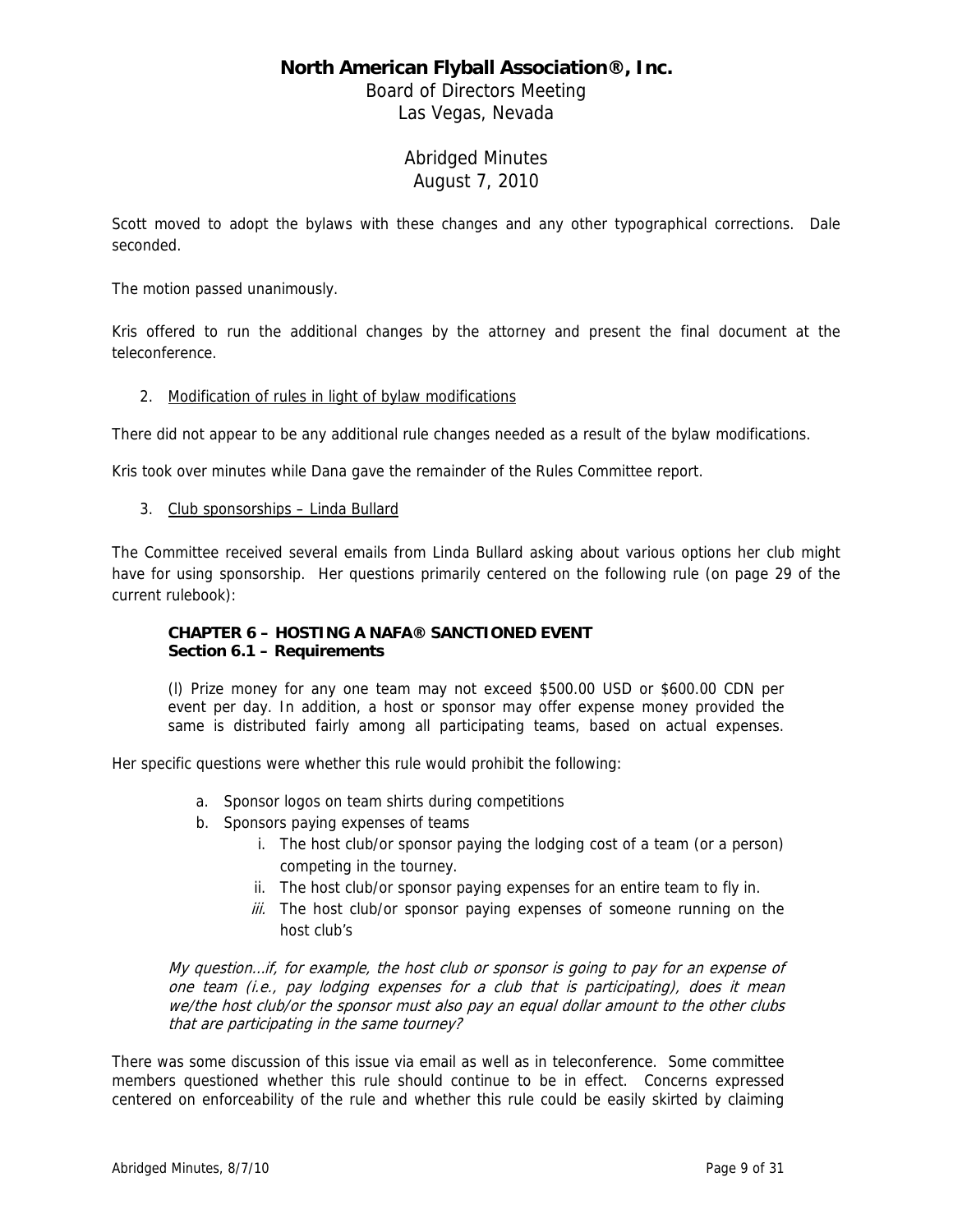Board of Directors Meeting Las Vegas, Nevada

# Abridged Minutes August 7, 2010

payments were to individuals, rather than to a team. Other members felt that this rule protects clubs from favoritism by host clubs. Eliminating it might encourage some host clubs to pay for expenses of fast teams from other parts of the country in an effort to thwart their competition. After consideration, the Committee decided to refer this issue to a discussion of the full Board.

Greg moved to eliminate the second sentence of Rule 6.1(l), providing In addition, a host or sponsor may offer expense money provided the same is distributed fairly among all participating teams, based on actual expenses. Alisa seconded.

Discussion followed regarding encouraging competition and sponsorships.

The motion passed unanimously.

4. Provisional judges running tournaments without supervision – clarification of language – Rob Bitler

Thank you for the conversation this weekend regarding this issue. I would like to see this addressed by the rules committee and clarified. Let me point out where I see the conflicts and then my thoughts on the issue.

Here are where I see the conflicts in the rules:

-------------------

Section 6.1 (o) Any tournament sanctioned by NAFA® must use a NAFA® approved Head Judge.

-------------------

From Appendix D:

The Provisional Judge is to demonstrate the ability to perform the functions of a NAFA® Approved Judge without supervision.

and

Learning Objective:

Ø Ability to perform the functions of a NAFA® Approved Judge without relying on the immediate input that is provided by a Supervising Judge.

-------------------

When you go to the NAFA site and look at the judge page, there is a section that says "Approved Judges". The above language would indicate that this is where the selection would come from. As Leerie stated in one of his comments though, Supervising Judges are not in the "Approved Judges" list, so could they be considered?

In the Appendix in one section it says a Provisional should be able to perform "without supervision" while another section says "without relying on the immediate input that is provided by a Supervising Judge". Those are two very different thing, with the last one not necessarily meaning without ANY supervision.

Let me put my 2 cents in on the matter. Leerie, I know you did full, solo, assignments as a provisional judge. That's why you are where you are. However, let's look at the average flyball judge candidate. To get to provisional status, they have judge 75 races TOTAL. That's not even a full one day tournament in some instances. Are we really saying that someone who may not have judged more than 30 races in a block is able to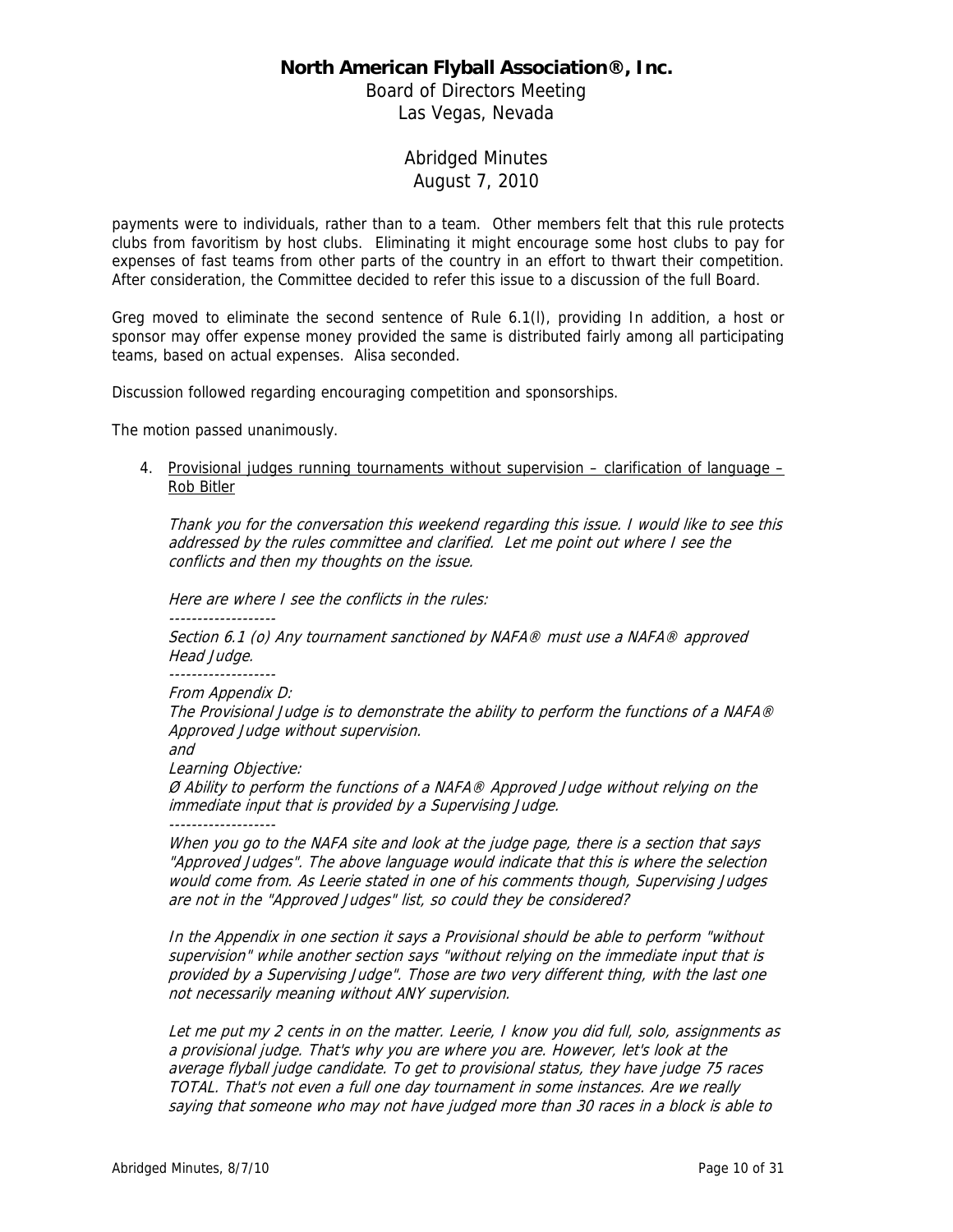Board of Directors Meeting Las Vegas, Nevada

# Abridged Minutes August 7, 2010

do a full day, non-stop? We all know what it's like when you have been out there for 60- 70 races and you hit that wall. You zone out for a second, your feet hurt, you're hot, but you can't let on any of that to the competitors. A provisional judge has probably never gone through that. Do we really think they should be collecting fees, running tournaments solo, and having all that responsibility with such little experience? If they show they can't handle it on day 1, who's going to be there for the TD and teams on day 2?

If we are going to do what you propose though Leerie, why not get rid of provisional status, make all approved judges coming out of the apprentice phase "Approved Head Judges, and require all Approved Head Judges to submit the three write-ups within their first year. That would level out the responsibilities, clear up any confusion, and treat everyone pretty much the same, as it seems you may have suggested.

I disagree with doing this, but if the only difference between a provisional and "approved judge" is the three write ups, then let's level titles so it's easier on everyone.

I would appreciate your thoughts on the matter.

The Rules Committee discussed this request in detail. The Committee agreed that the current practice is that apprentice judges may judge a tournament without supervision. The language from the rulebook in Section 6.1(o) on page 30 of the current rulebook indicates that "any tournament sanctioned by NAFA® must use a NAFA® approved Head Judge." Where judges are discussed by level in the rules, they are referred to with capitalization, such as Supervising Judge, Approved Judge, etc. This rule has always been read to allow Provisional, Approved, and Supervising Judges to judge tournaments without supervision. There was discussion that this language could be somewhat confusing and the Committee agreed some clarification was called for.

As part of that discussion, the Committee also considered the request to prohibit Provisional Judges from judging a tournament without supervision. The Committee declined to adopt that request. Factors considered included the strenuous nature of the current judging training program, including the addition of the Novice section. Our current judges go through a much more rigorous training program before they ever reach the provisional stage. Provisional Judges also receive evaluations at each tournament from both the Regional Director and the Tournament Director. The Rules Committee, which included three current members of the Judges Committee, felt comfortable that Provisional Judges had the skills to judge a tournament on their own. Changing the existing rule could also create hardship for more geographically isolated areas.

The Rules Committee unanimously recommends the current rule be modified as follows:

Section 6.1(o) [page 30 of current rulebook]:

"Any tournament sanctioned by NAFA® must use a NAFA® approved Head Judge at the provisional level or higher."

Kris moved to amend the rule as recommended by the Committee. Dana seconded.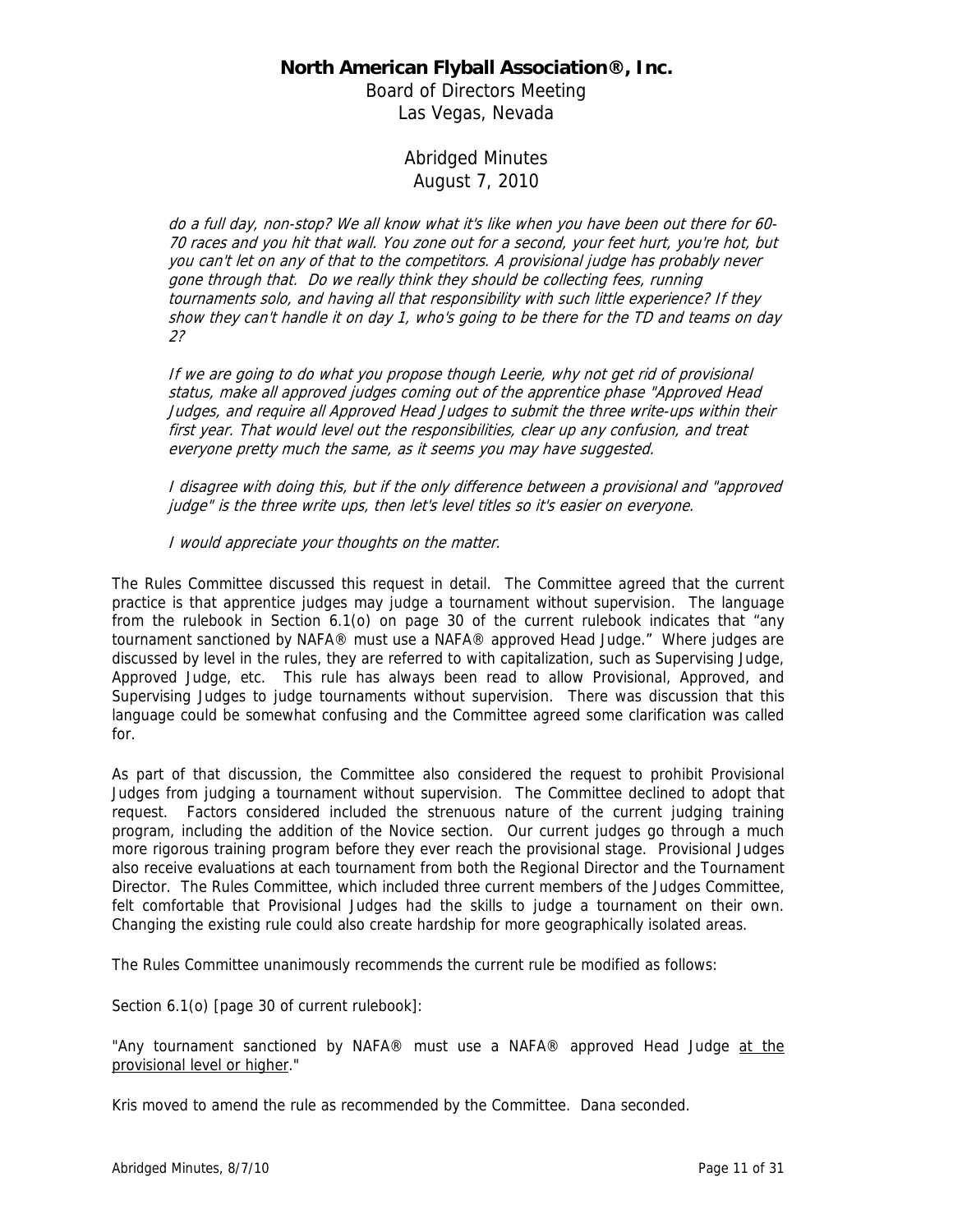Board of Directors Meeting Las Vegas, Nevada

# Abridged Minutes August 7, 2010

The motion passed unanimously.

### 5. Triggering box after the ball comes out – Judges list

On a recent marathon discussion on the judges list, the following issue was brought up.

This language is on the intro page to our rules. The page between the cover page and the table of contents.

"Each dog must run in relay fashion down the jumps, trigger a Flyball box, releasing the ball, retrieve the ball, and return over the jumps."

No where else does it specifically state that the dog must: trigger the box, which then releases the ball, then the dog must retrieve the ball, and then they must return over the jumps. Does anyone think we need to remedy that?

#### From our rules:

"Section 8.3 - The Heat

(a) The Run. Dogs may start from a stationary or running start. Each dog is to hurdle the four jumps in succession, trigger the box, and return over all four jumps and the start/finish line with the ball in its mouth."

There are a few judges who think since the former is not actually in the rules, then they don't have to trigger the box to release the ball before retrieving it (e.g. if the ball rolled out of the cup, but the dog still triggered the box and returned over the jumps with the ball, it is ok).

There was a discussion on the Judges' email list that some judges felt there needed to be clarification that the dog must actually retrieve the ball from the box. There was concern expressed that the language of the current rule may leave some question as to whether the ball could roll out before the dog got to the box, but if the dog triggered the box and retrieved the ball from the ground that would suffice as a clean run. The Rules Committee unanimously agreed that conduct should be flagged. The Committee discussed the following language to correct any possible confusion.

### "Section 8.3 - The Heat

(a) The Run. Dogs may start from a stationary or running start. Each dog is to hurdle the four jumps in succession, trigger the box, releasing the ball, retrieve the ball, and return over all four jumps and the start/finish line with the ball in its mouth."

There was additional language suggested to include:

"trigger the box so it releases the ball" and "trigger the box thus releasing the ball"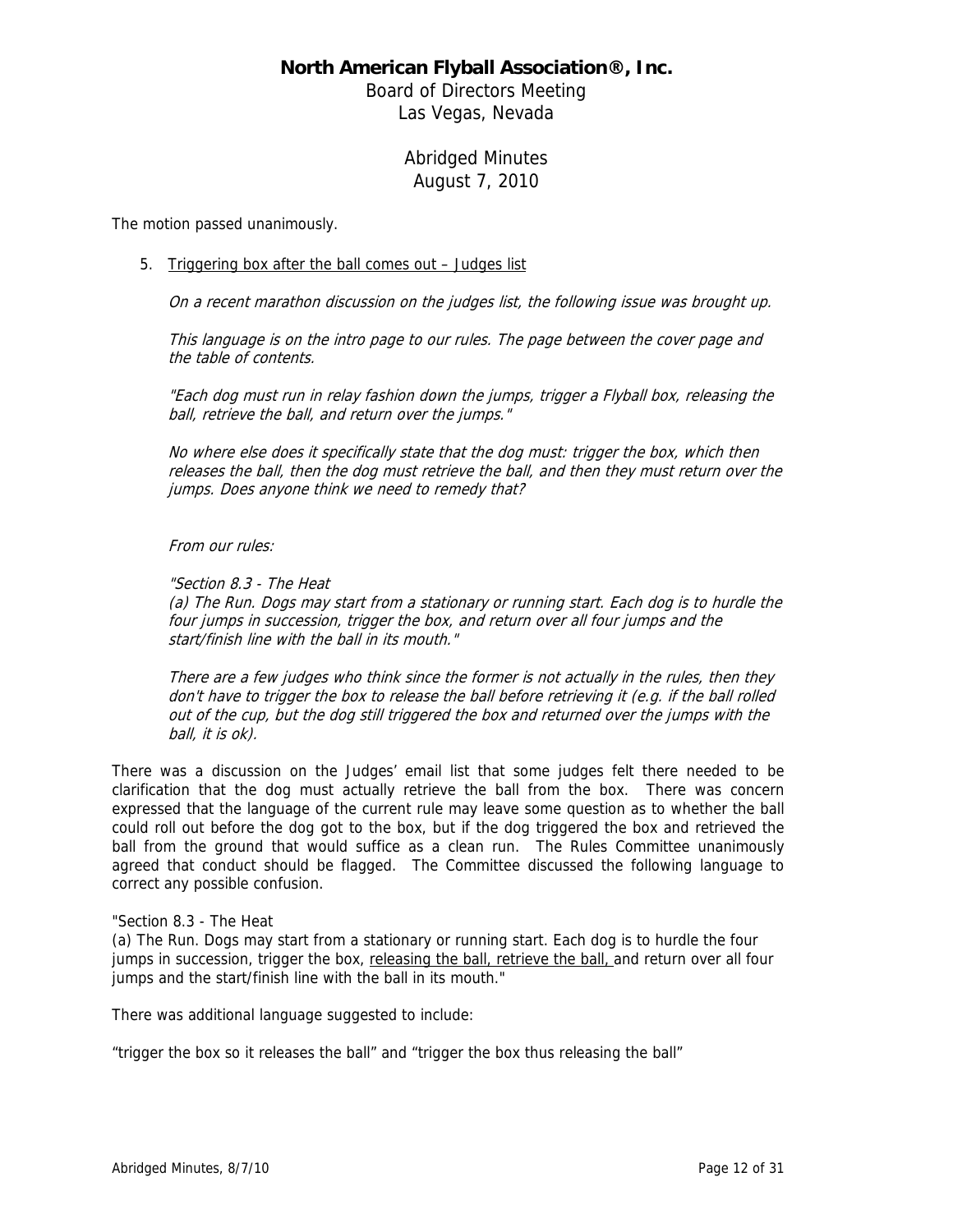Board of Directors Meeting Las Vegas, Nevada

# Abridged Minutes August 7, 2010

Dana moved to adopt "(a) The Run. Dogs may start from a stationary or running start. Each dog is to hurdle the four jumps in succession, trigger the box, releasing the ball, retrieve the ball, and return over all four jumps and the start/finish line with the ball in its mouth." Dale seconded.

The motion passed unanimously.

#### 6. Runback matting – from Cindy Henderson

I have a question to make sure I fully understand the change in the rule regarding the 50 feet of runback. The question that has come up in my region is what the definition of "runback" is with regards to the matting. Does that mean that all 3 of the mats in the run back area must be at least 50 feet in length or just the center mat that goes up to the box? Similarly if a club advertises their minimum runback at a tournament is say 65 feet does that mean that all three of the mats in the back area must be at least 65 ft in length or is it only the center mat that must be 65 feet and the 2 side mats can be shorter (what if they are only the 50 feet for example).

There was an issue with this in the past in my region and I want to make sure I fully understand the rule and can advise the host clubs in my area that they may need to purchase additional matting to ensure all 3 of the mats in the back area must meet a required length not just the center mat.

There was discussion in the Rules Committee about the current language surrounding runback and how matting should be handled. The Committee members all agreed for an area to be considered part of the runback area, it must have an appropriate racing surface (ie mats over concrete) for not only the center line, but also at least 4.5 feet on either side of the center. So, practically, when matting a ring with 3 foot wide mats, it means that the runback area would have 3 mats - the center mat, plus two side mats - for the full length of the runback. There was some question among committee members if the current language in the rule might require teams to cut mats where the center mat extends lightly longer than side mats. That was not the intention of the rule. To make clear that mats could be of uneven lengths, but that runback would stop counting where all 3 mats are not present, the Committee recommends adding definitions to the glossary of "racing lane" and of "runback." The following language was unanimously recommended:

Racing lane – The racing lane extends from the backstop behind the box, through the course, through the start finish line, to the point where the racing surface (grass, matting, etc.) no longer extends at least 4.5 feet on either side of the racing lane center line. See also the diagram in Section 2.4 – Ring Layout.

Runback – That area of the racing lane leading up to the start finish line, before the course, which consists of the racing surface (grass, matting, etc.) a minimum of 4.5 feet on either side of the racing lane center line. This distance is required on the sanctioning form to sanction an event.

There was some concern from committee about whether language needed to be included in the rule or definitions to clarify that lanes & runback should give equal opportunity to both teams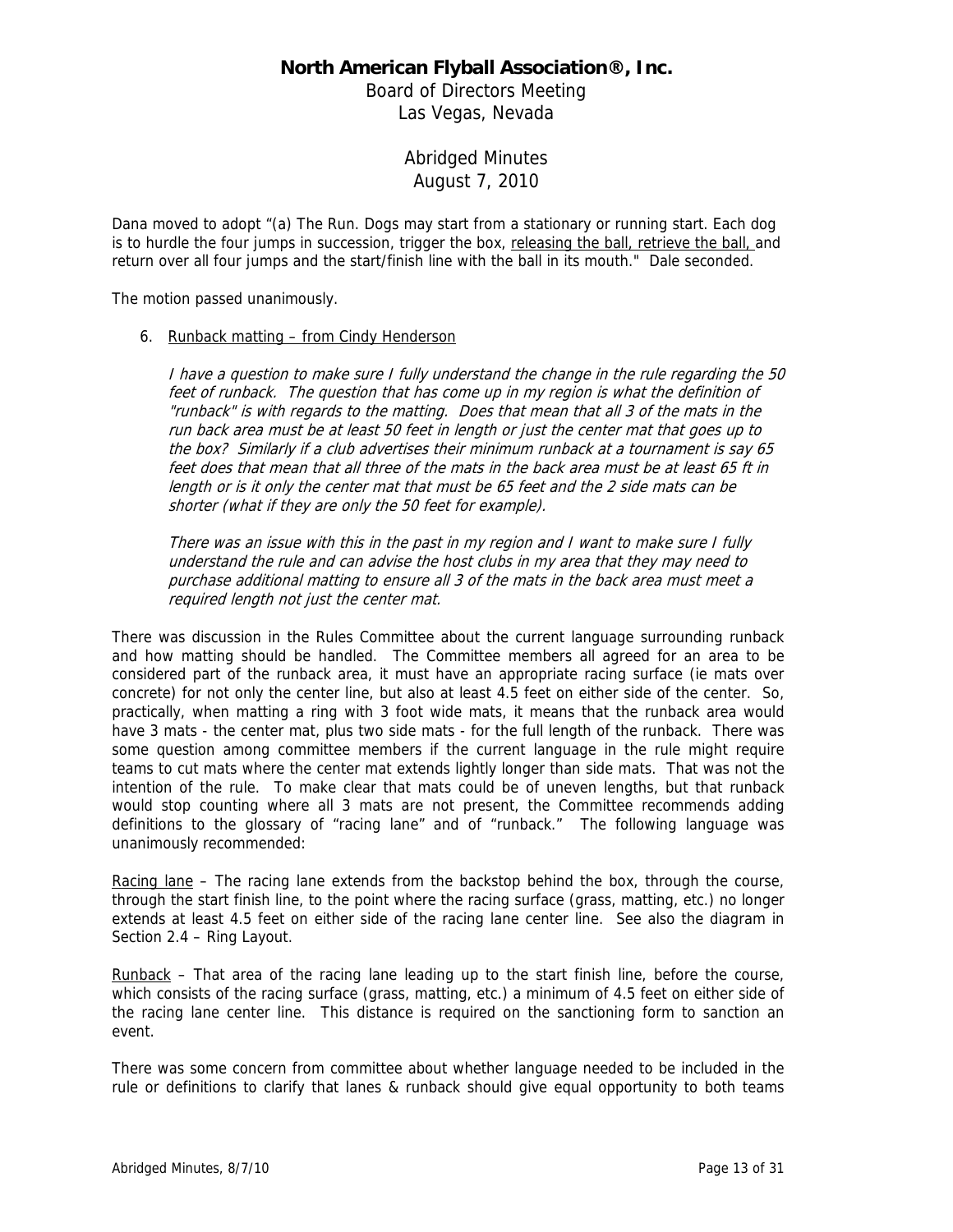Board of Directors Meeting Las Vegas, Nevada

# Abridged Minutes August 7, 2010

competing in the ring. For example, the right lane should not have more runback area than the left lane. No language was developed at this time.

Dana moved to adopt the definitions as recommended by the Committee. Dale seconded.

The motion passed unanimously.

### 7. Dogs leaving ring & children in the ring - Lana Luhring

I request that NAFA adopt appropriate rules related to entering and exiting the ring with dogs on leash and under control similar to those required in other dog sports like agility.

I further request NAFA determine under what circumstances small children are appropriate to be in the racing lanes when not acting as junior handlers. These were raised as concerns at a recent tournament where I was tournament director.

Dogs on leash when leaving the ring - The Committee felt that this rule would be very hard to enforce as a sport-wide rule. Each venue is different and has unique challenges. Some outdoor venues would be particularly difficult to delineate where a dog had to be on leash. The Committee members did acknowledge that in some venues, especially crowded indoor venues, it might be an especially good idea for all dogs to be on leash as they exit the ring. We would encourage competitors to keep safety paramount. We would strongly recommend competitors be aware of their surroundings and their dogs at all times. Entering and exiting the ring can be a chaotic time, especially in cramped quarters. We would also encourage people to show consideration for their fellow competitors and spectators.

The Committee also acknowledged that Tournament Directors do have the authority to impose rules regarding leashing dogs outside the ring, especially in venues that have rules prohibiting dogs being off leash. Regional Directors may excuse competitors who disregard these rules as unsportsmanlike conduct. We would encourage TDs and RDs to emphasize these rules during the captains meeting in tournaments where they are imposed so that all competitors are aware of them. At this time, the Rules Committee does not recommend that the Board implement any rule change.

Children in the ring – The Rules Committee discussed the safety issues that may arise with children in the ring. Ultimately these issues will fall to the discretion of our judges. We would encourage our judges to be watchful for possible safety issues of all types, including those with children who are not appropriately supervised. Parents are responsible for the safety of their children at the tournament, and in the ring. Parents should take into account not only their own dogs, but also other dogs that may be in the ring. The judge always has the discretion to rectify unsafe situations in the ring. Handlers may bring situations they perceive to be unsafe to the attention of the Head Judge.

The Committee does not recommend the Board set a minimum age for junior handlers. Children mature at different rates. They have different levels of experience handling dogs and team responsibilities. Parents should be the ones to determine whether their children are physically and mentally capable of participating in our sport.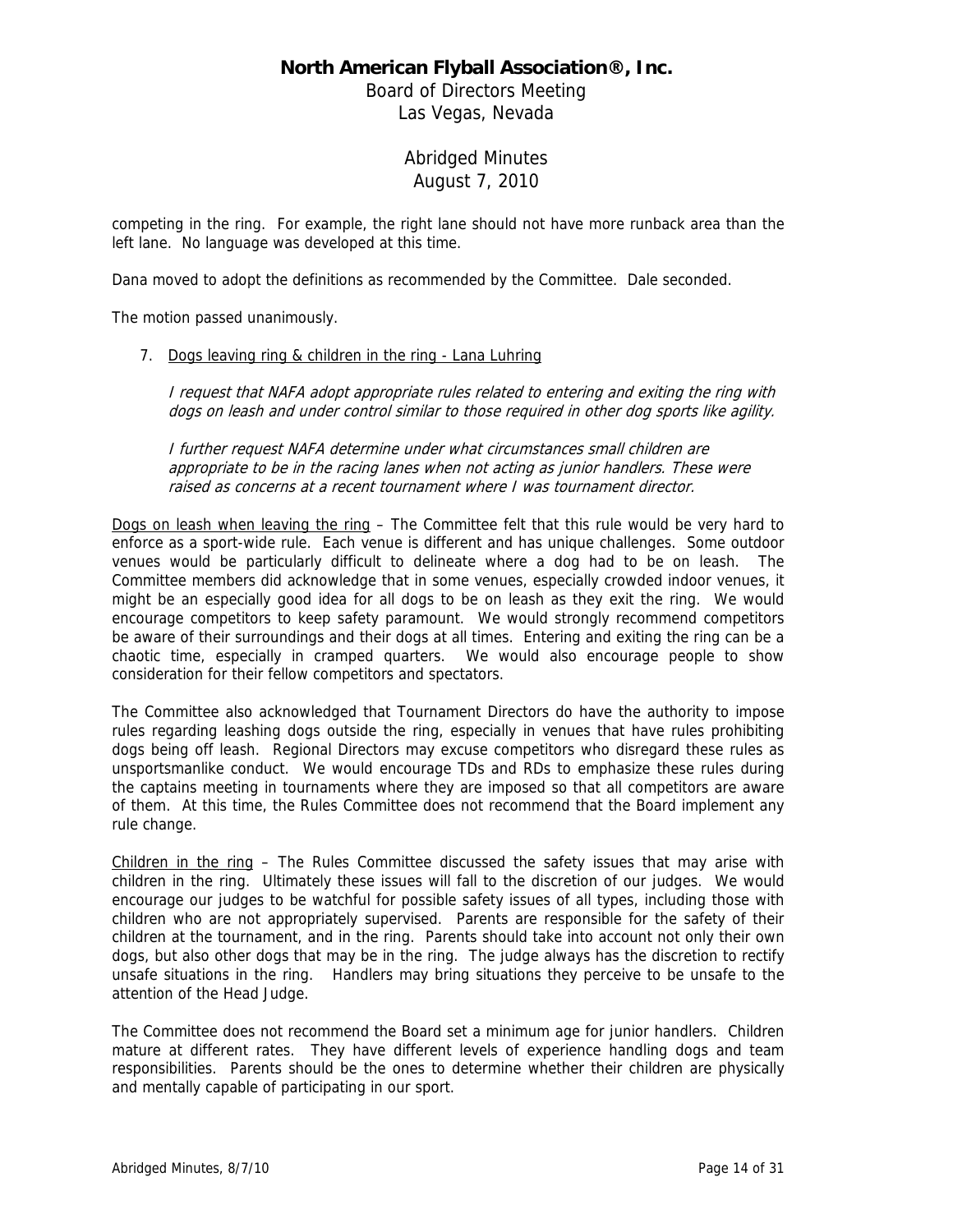Board of Directors Meeting Las Vegas, Nevada

# Abridged Minutes August 7, 2010

The Rules committee reports its recommendation. Kris disagreed with responding to this hypothetically without a specific proposal.

Dana clarified that Ms. Luhring sent us a specific request that asked for a rule change outlawing children below a certain age in the ring and requiring that all dogs leave and enter on leash which request was thereafter modified. When we contacted her to report our recommendation with respect to her original request, she modified it. No motion was made.

### 8. Procedures for re-draw – Lee Heighton

If an error is made, such as an omitted team or the failure of the database to shift the extra vet spot to regular in the first place, then the draw is invalid. I have no problem asking that the Rules Committee put this in the rulebook. Pretty simple to state that if the ED determines that the draw was completed incorrectly than the draw will be repeated.

The Executive Director, Lee Heighton, requested the Rules Committee consider modifying Section 6.1(k) regarding draws for limited classes to clarify that when an error is made in a draw, then the entire draw for the event must be repeated. The Committee recommends the following additions to the current rule:

(iv) If any limited class in an event requires a draw, then all limited classes in that event must be drawn.

(v) If the Executive Director determines that the draw was completed incorrectly, then the draw for the entire event will be repeated.

The Committee was split over the adoption of this language, primarily as to the language construction of the paragraph, not over the right of the Executive Director to order a redraw of the event.

Dana moved to adopt the language recommended by the Committee. Dale seconded.

The motion passed unanimously.

### 9. Modifications for handicapped dogs – Jennifer Staton

The Committee received a letter from Approved Judge Jennifer Staton concerning what modifications should be permitted, if any, for teams running handicapped dogs. Her specific question was regarding a team running a deaf dog and their request to have the box loader make a hand gesture of encouragement to the dog, much like verbal encouragement is permitted for a dog who can hear. She was concerned about the variation in judges' rulings on this issue and proposed that the Committee adopt a process to allow handlers to apply for a specific accommodation and have the Board rule on an individual basis for each dog. Her suggestion was that the handler be given a written letter outlining the approved accommodation to show judges at the tournament.

In considering this request, the Rules Committee was concerned that doing an individual review of each dog would be incredibly time consuming, both for competitors and for the Board. In reality it seemed that the most obvious case where accommodation was requested was with deaf dogs. After discussion,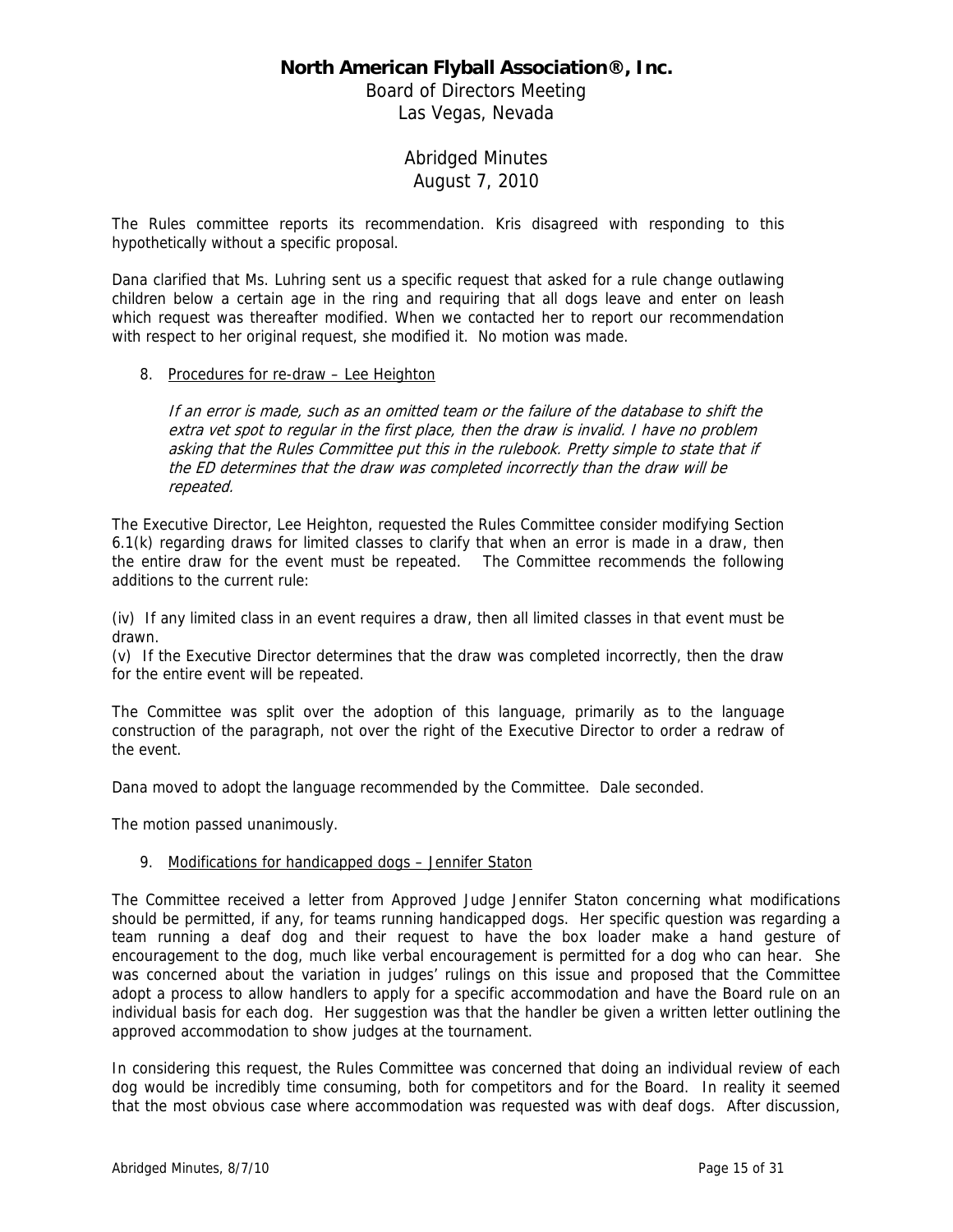Board of Directors Meeting Las Vegas, Nevada

# Abridged Minutes August 7, 2010

the Committee unanimously recommended that the Board permit box loaders to use a subtle hand signal for deaf dogs and that the rule be modified to specifically indicate this accommodation.

The proposed rule modifications are as follows:

### Chapter 2 – Judges

(f) A judge is allowed to make a reasonable accommodations and/or exceptions to the Rules of Racing for the needs of a handicapped dog and/or handler so long as these accommodations do not interfere with other competitors. For deaf dogs, box loaders should be permitted to use a subtle hand signal as long as it does not interfere with other competitors. (page 20 of the current rulebook)

and

### Section 8.3 – The Heat

(e) Conduct of the box loader. Except during the warm up, to retrieve a loose ball, or to get a fresh supply of balls to load for the current heat, the box loader must remain in the upright position behind the box, and may offer verbal encouragement only, as long as such encouragement does not distract the opposing team. For deaf dogs, box loaders should be permitted to use a subtle hand signal as long as it does not interfere with other competitors. As a courtesy to opposing teams, the box loader is to remain in position until the outcome of the heat is determined by the Head Judge. If, in the judge's opinion, a box loader has violated any of these rules, their team may forfeit the heat.

Dana moved to adopt the amendments as recommended. Nancy seconded.

Dana found another section regarding the line and box judge that will need modification as well. The motion would include that rule as well

The motion passed unanimously.

Note that the additional section is:

Page 13, section 8.3(k)

Intervention. Should the ball bounce back in the cup as the dog tries to catch it, the box loader may re-set the box for the dog to trigger it (without penalty). For deaf dogs, box loaders should be permitted to use a subtle hand signal as long as it does not interfere with other competitors. This is These are the only times at which the box loader is permitted to signal a dog to push the pedal.

### 10. Code of Ethics regarding repeatedly and obviously holding back dogs – Judges list

Dana summarized the discussion from the judges and rules committees concerning the current rule for teams who are obviously and repeatedly holding back their dogs in tournaments. Several judges requested that the Rules Committee consider eliminating this rule. There were a number of lengthy discussions and a variety of arguments from many sides. The current rule states:

Section 5.1 – Code of Ethics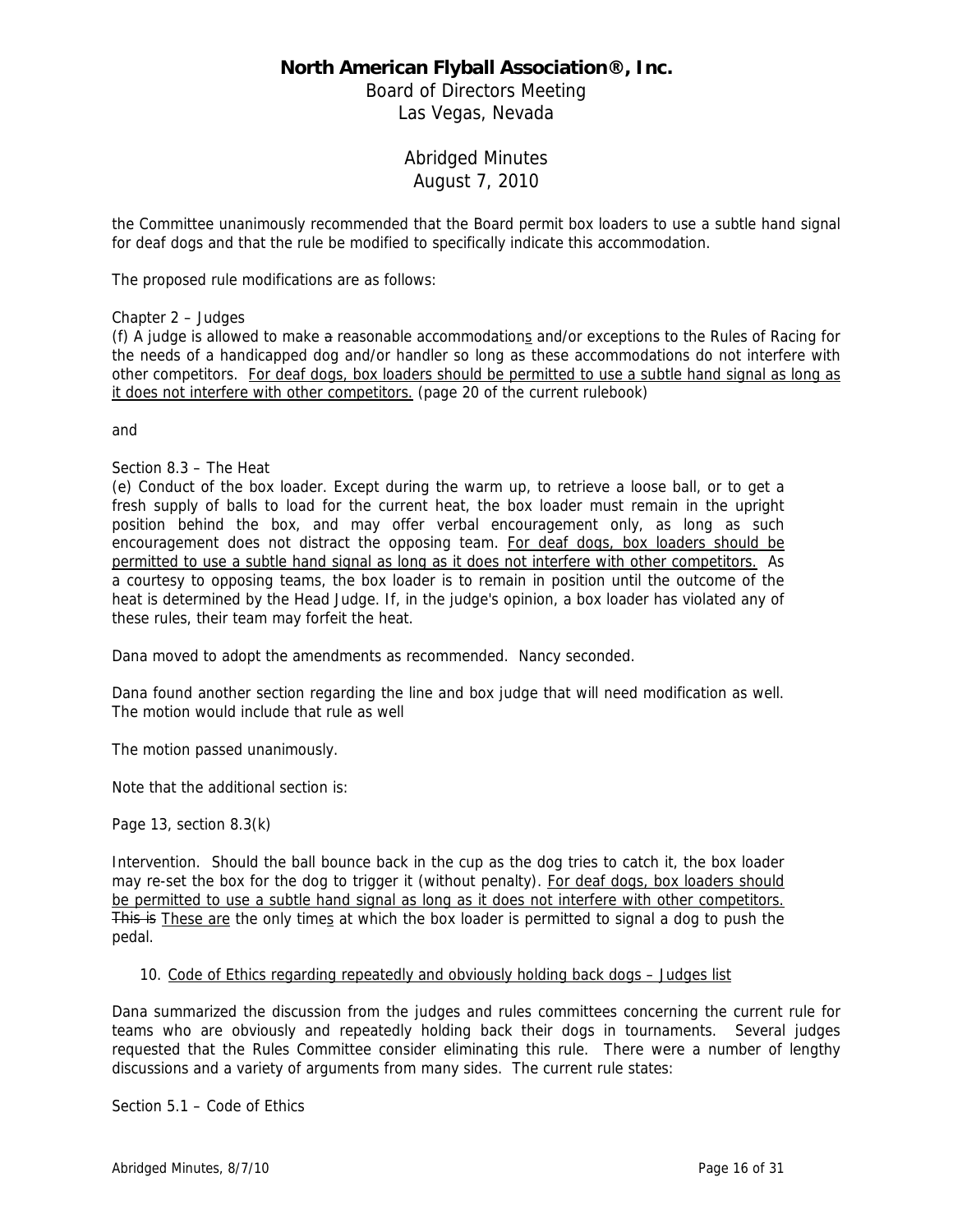Board of Directors Meeting Las Vegas, Nevada

# Abridged Minutes August 7, 2010

(g) Regional Directors should warn teams and file unsportsmanlike conduct charges if teams are obviously and repeatedly holding back their dogs in tournaments.

The Committee discussed this rule and ultimately decided it should go to the full Board for discussion. Basically the Committee felt that the Board had a number of options:

- (1) Keep the rule as it currently exists.
- (2) Eliminate the rule entirely.
- (3) Modify the rule in some way. One suggested was to add language at the end of the rule,  $"10"$ gain an unfair advantage."
- (4) Allow teams to earn NAFA dog points even when a team breaks out.

The Committee also asked for a summary of some of the arguments made on the Judges list so that Board members could try to understand more fully all points of view regarding the issue. This was distributed to the Board members via email before the meeting.

Dana reviewed the Rules Committee's report and outlined the various issues surrounding this rule. She reviewed the various options the Board has. She also discussed that the rule is not being enforced equally across the regions. Some regions enforce it strictly. Other regions do not enforce it at all. And others are all along the spectrums in between. Dana expressed the view that widely variable enforcement is not desirable; flyball should be similar across regions.

Greg commented that some teams hold back to go five races, so they can push the 3/5 format to 5 so teams can get additional points.

Read literally, the rule applies to holding back, regardless of the motivation or reason. And it also appears to apply to all teams, including performance teams and teams who have already broken out and are no longer in contention for placement.

In view of wide divergence of points of views, Dana suggests starting with various extremes, i.e., eliminating the rule all together.

Dana moved that we eliminate section (g) from 5.1 of the Code of Ethics. Kris seconded.

There was discussion about this option. Dale stated that although it would simplify the rule for the judges, people will consistently modify the releases so they always win. The original rationale was that people didn't know how to appropriately seed themselves and would end up being unfair to others who were seeded fairly and are running their best.

Lee noted that the subjectivity of the rule makes it difficult for the widely varying personalities among the RD's and judges to oversee its enforcement. Nancy stated she believed that the call should be made by the judge, not the RD as currently stated in the rule.

Greg also stated we want to put on a show for the people that are watching. Teams racing neck and neck is more exciting.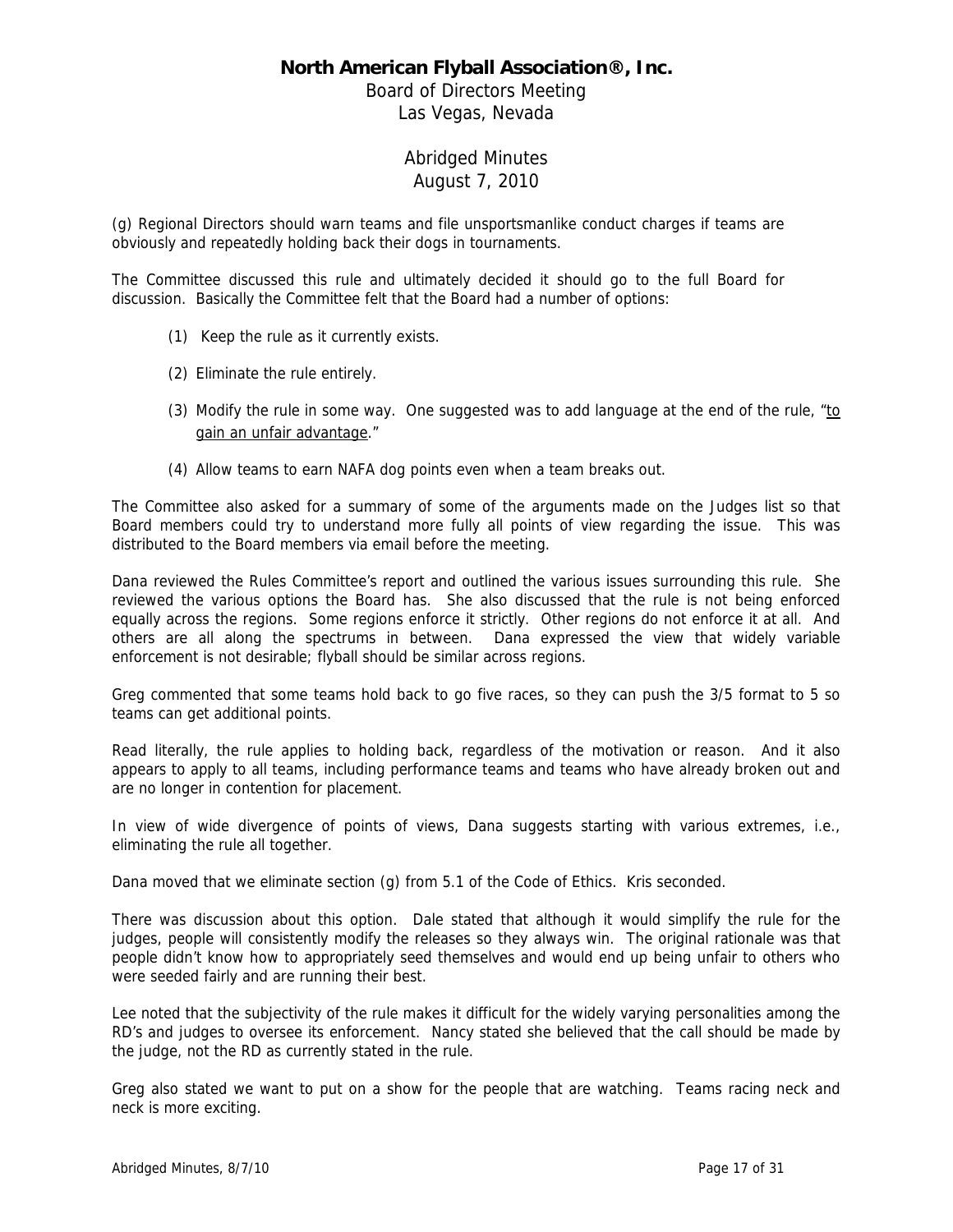Board of Directors Meeting Las Vegas, Nevada

# Abridged Minutes August 7, 2010

Scott noted that the rule states the RD shall warn the team and then the conduct is reported as unsportsmanlike conduct. The Disciplinary Committee would then make a determination of whether it is unsportsmanlike. Lee clarified that the Regional Director can excuse the team from the tournament for unsportsmanlike conduct.

Dana notes that the rule also applies to open and performance teams.

The rule currently states tournaments in the plural, indicating it must happen over the course of several tournaments.

Dana called the question.

In favor of the motion to eliminate the current rule entirely: Dana Nichols, Karen Oleson, and Kris Pickering.

Opposed: Nancy Garcia, Alisa Romaine, Dale Smith, Scott Stein, and Greg Stopay.

The motion failed.

Dana then moved to amend the current rule to add "to gain an unfair advantage" and to modify the breakout rule to provide that teams receive NAFA dog points even when the team breaks out. Greg seconded the motion.

There was discussion regarding this proposal. Dale indicated that this would still leave the onus on RD to infer intent; however, it removes the obvious things like a person holding back a green dog until the distractions in the other lane die down. This rule would say you can race as fast as you want with no penalty. Nancy gave an example of a team that is faster than the division it should be in and then holds back the fourth dog just enough to win but at the same time to avoid the loss of points breakout currently results in. Karen debated whether that's in fact trying to gain an unfair advantage.

Dana advocated making it clear that what a mis-seeded team should do is run its best even though it breaks out. If the team breaks out three times, it would not place in the division, but still be able to earn dog points. This will accommodate clubs who make an honest seeding mistake, yet still encourage them to run as fast as they can. Lee agreed but maintained that this would not change whether certain RDs are willing to enforce this rule, given its subjectivity. Of note, judges can call such conduct to the attention of the Regional Director.

Scott called the question.

In favor of the amendment: Nancy Garcia, Dana Nichols, Alisa Romaine, Dale Smith, and Greg Stopay.

Opposed: Karen Oleson, Kris Pickering, and Scott Stein.

The motion passed.

### 11. Modifications to forms regarding NAFA address and email address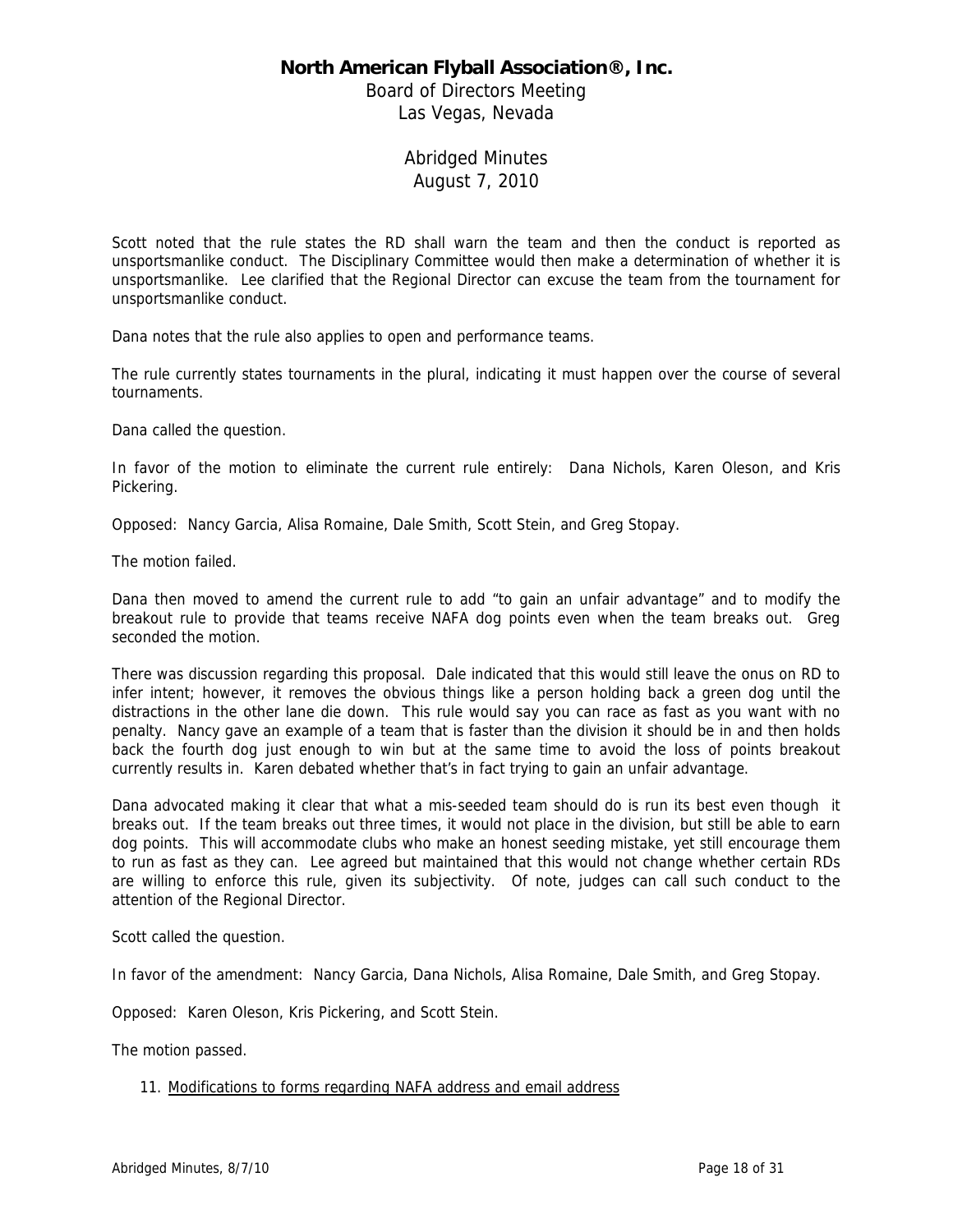Board of Directors Meeting Las Vegas, Nevada

# Abridged Minutes August 7, 2010

The Rules Committee recommends changes to some of the existing forms to correspond with the change to NAFA's mailing address and retiring of the flyball@flyball.org email address.

Dale clarified that NAFA owns flyball@flyball.org, www.flyball.org, and www.nafacanam.com as well as all related email names and domains. He will get Gord a login to Network Solutions.

Scott moved to change all appropriate forms to include the new NAFA physical mailing address. Dana seconded.

The motion passed unanimously.

### **The following issues were received after the Rules Committee met via teleconference and thus there is no specific recommendation from the Committee.**

### 12. Equipment between the racing lanes – Julie Norman Jenkins

As you know, we raced in texas this weekend. I just can't abide the way they set up a line of slat buckets in between the lanes! I don't understand why judges are allowing it and why there isn't a rule about it. It is definitely a safety hazard AND a training aid

During one of our warmups, a dog on the opposing team who was doing boxwork, slipped and broadsided a bucket. The bucket tipped and spilled into our lane right in the path of our green dog who was doing a full run warmup. It seriously spooked her, she wouldn't go back to the box in that race. I'm sure we can get her over it, but it doesn't change the risk those buckets pose.

I propose a rule change to specify the area between the lanes shall be free of any equipment. Period.

Ok, vent complete:) thanks!

Julie

Dana recommended adding a rule, "no equipment or other items may be between the racing lanes from the backstop to the start/finish line except those needed for utilizing the electronic judging system." Greg seconded.

The motion passed unanimously.

### 13. Limitations on Open Class – Andy McBride

To prevent abuse of the open class I would suggest a requirement that in every heat 2 of the dogs must be from the club who entered the team.

As an example there is nothing in the rules stopping me from creating phantom clubs and flooding a limited tournament then using what I got in for the real club.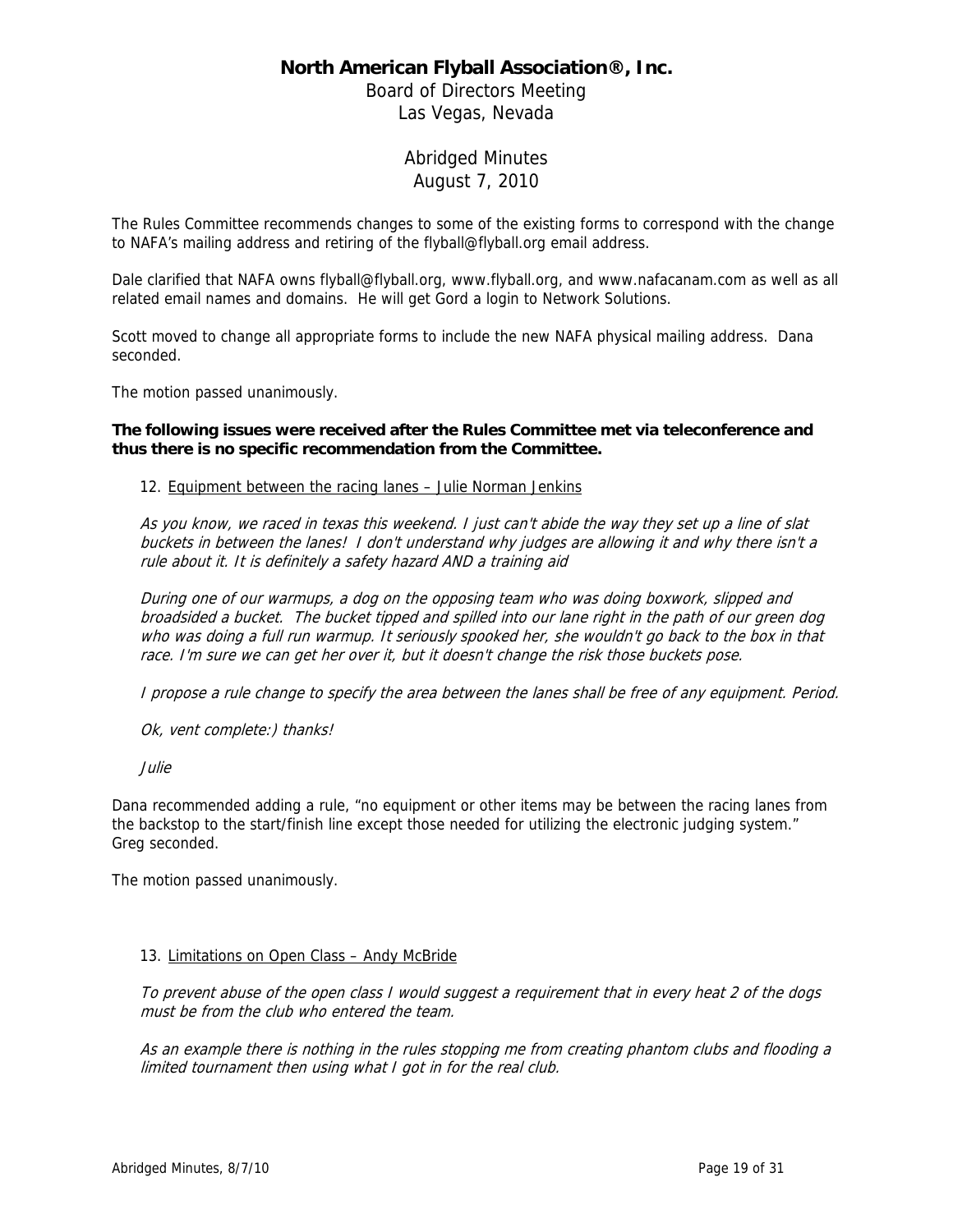Board of Directors Meeting Las Vegas, Nevada

# Abridged Minutes August 7, 2010

There was concern expressed that by trying to address one abuse we might cause more problems than is warranted.

No motion was made.

14. Updating HOF, MVP, and other awards to reflect submissions may be made by mail, fax, or electronically

Dana moved to update the rules concerning Hall of Fame, Regional MVP, and other award to reflect submissions may be made by mail, fax or electronically. Nancy seconded.

The motion passed unanimously.

15. Modification of rules in Section 8.4 Aggressive Dogs (page 13 of current rulebook) to reference procedures for excusal in Section 5.7 Aggressive Dogs (page 26 of current rulebook) and 8.5(c)

Currently Section 8.4 refers to reporting the excusal to the Executive Director, "The Head Judge must report any dog excused from competition to the Executive Director on NAFA® Form C.12." The section needs to be updated to reflect new procedures adopted for excusal in Section 5.7, including the Review Panel.

Dana moved to modify the rules as recommended. Nancy seconded.

The motion passed unanimously.

Dana resumed minute taking responsibilities.

Disciplinary Committee - Leerie Jenkins

No matters to report.

Technology Committee – Dale Smith

Dale indicated he would provide a written report for inclusion in the minutes, which follows:

### **EJS Cases**

When cases were first designed for the new EJS systems, we did not yet have all the final components and so some sizes were estimated. This has allowed some of the parts to move around in the cases leading to wear on the cases. We spent a full day with the case company we use redesigning the cases for our EJS systems. These new cases are thicker (for better resistance to rough handling) and a better fit for the EJS parts. Its also harder to put things in the wrong place in the new cases. We have three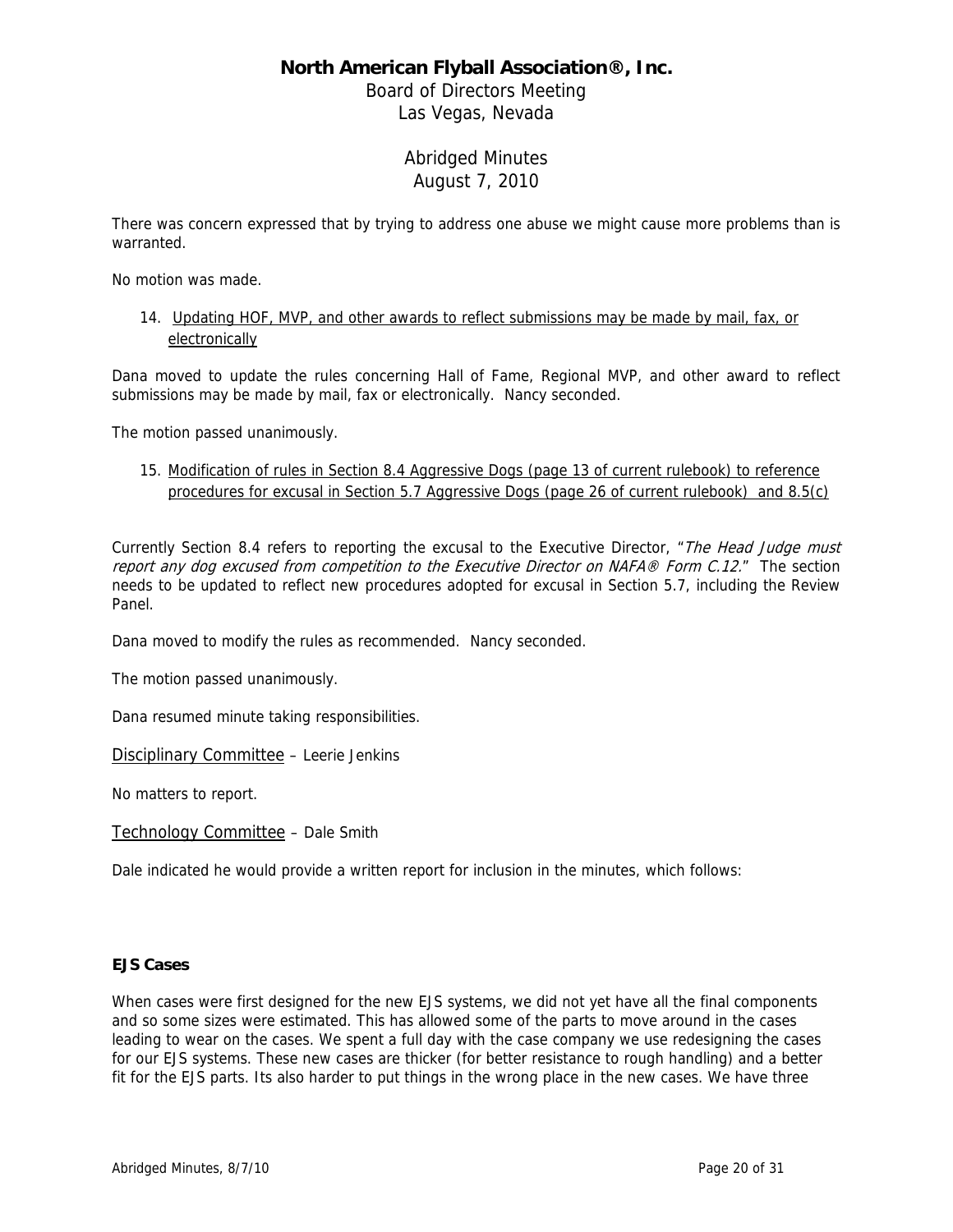Board of Directors Meeting Las Vegas, Nevada

> Abridged Minutes August 7, 2010

sets of the new cases thus far and are using them to replace some heavily worn cases. The cost of the new cases was also better based on a volume purchase at \$1100/set.

### **Schedule Optimizer program**

We've been working on a program to produce and optimize a racing schedule for a tournament. The program accepts a seeding list in a specific format, generates a racing schedule and then optimizes that schedule for dog rest and Club rest. It favors dog rest over Club rest as Clubs can always ask for a little more time to properly cool down and air dogs that have just raced. The program has improved as more people have used it and it can now handle a wide variety of racing formats. Schedules generated by the program can be approved as-is by RDs if they desire. Anyone interested in running their schedule through the program (tournament hosts or RDs) please contact Karen Oleson as the focal point.

#### **EJS software**

An update is being worked on for the EJS systems to provide enhanced functions including easier setup for Veterans racing as well as countdown timers and better integration with computer-based scoring programs.

#### **Electronic voting**

At the request of the Rules Committee we have looked at an outside provider of electronic balloting services. The initial assessment indicates that most current functionality can be supported by the outside service. Questions remain around mixing paper and electronic ballots and printing paper ballots. Additionally, a unique userid and password will likely be required for each ballot in order to vote electronically. This effort is based on the Board's desire to move away from a NAFA voting system to one provided by an outside company. Other providers may yet be evaluated.

#### **New Database Functions**

All new functions for the NAFA database have been put on hold for a short time as the database is rewritten by Gord Mak under contract to NAFA.

### Election Committee – Dale Smith

Dale indicated the Board would need to decide about 90 days before the Annual General Meeting whether to utilize an outside firm for balloting. He and Dana have looked at a company suggested by Kris. Dale indicates he believe that it could work, especially since preferential balloting has been eliminated in the bylaw revisions.

### Nominating Committee – Kim Davis

Kim announced the nominations.

### **Executive Director**

Lee Heighton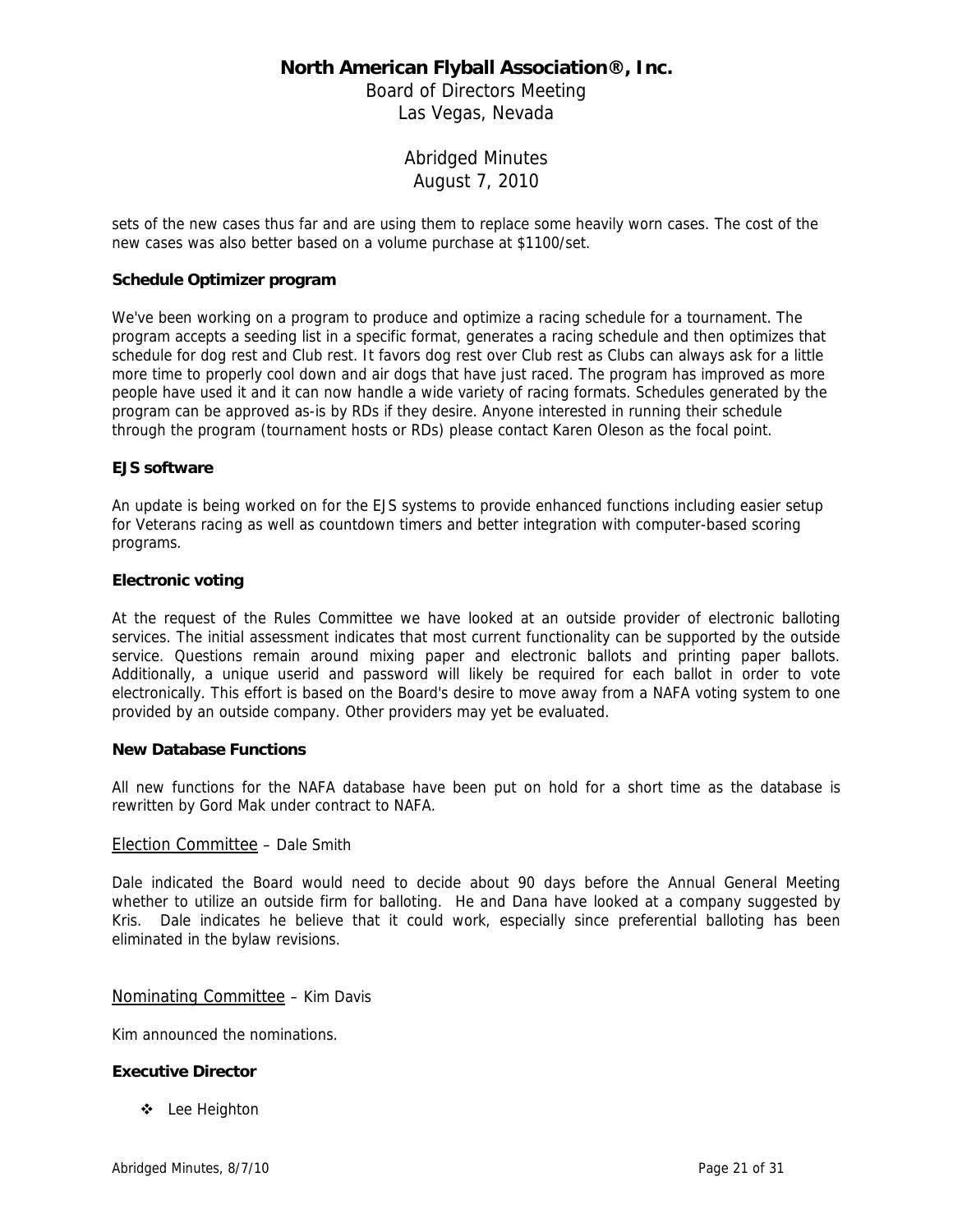Board of Directors Meeting Las Vegas, Nevada

> Abridged Minutes August 7, 2010

**Board of Directors** (3 openings):

- Eric Foster
- Alisa Romaine
- ❖ Curtis Smith
- Ally Stern
- Chris VanWert
- Dave Walt.

Executive Director Lee Heighton presided over voting for finalists for Hall of Fame and Judge of the Year.

### **Hall of Fame**

The nominees for Hall of Fame included:

- Bainbridge Savannah Australian Shepherd, Sharon Atkinson, Omaha Speedracers
- Braehead's Pleasure of Q (Teez) White German Shepherd Dog, Maurice Seeger, Ballistics
- Casey Toy Poodle, Linda Carter, Dependable Paws
- Foster Australian Cattle Dog, Kim Shepherd, FBI
- Glide Border Collie, Cindy Arnold, Paws-a-tive Attitude
- Jetta Border Collie, Belinda Lang, Moonspinners
- Rocket Jack/Parson Russell Terrier, Kathy Austin, Fly Ball Insanity
- Shayla Mix, Kelly Robbins, Rocket Relay
- Shea Golden Retriever, Jane Kline, Music City Road Dogs
- Smack Mix, Craig Knowles, Slammers
- Snap Mix, Tooie Crooks, Flying Colors
- Static Mix, Diana Murphy, Fast 'n FURious
- Sweep Border Collie, Amanda Brown, DogGoneFast

After several rounds of voting, the five finalists were determined:

- ❖ Bainbridge Savannah
- ❖ Rocket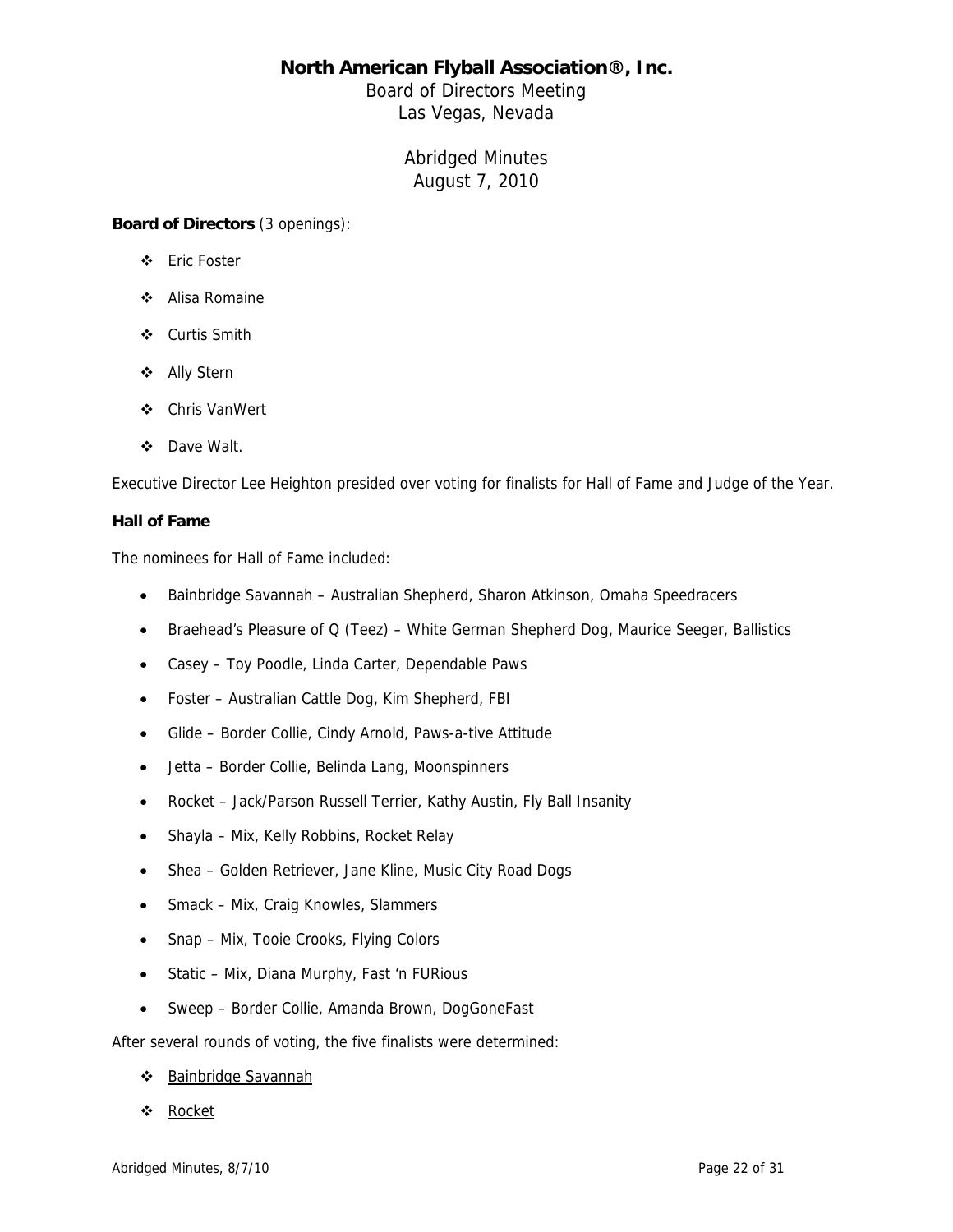Board of Directors Meeting Las Vegas, Nevada

# Abridged Minutes August 7, 2010

- ❖ Shayla
- Smack
- ❖ Snap

### **Judge of the Year**

There were 13 nominees for Judge of the Year, as follows:

- Scott Chamberlain Mount Wolf, PA
- Lawrence Cox Richmond, TX
- Cyril Edmonds Moncton, NB
- John Fairbairn Murphy, TX
- Brian Fay Hannah City, IL
- Paul Ferlitto Wilsonville, AL
- Phil Getty Kokomo, IN
- Todd Heinemen Champlin, MN
- Leerie Jenkins Climax, NC
- Kurt Johnson Coalhurst, AB
- Todd Morningstar Milan, MI
- Carla Mortensen Brandon, MB
- Dave Walt Caledonia, ON

Leerie Jenkins declined the nomination. After several rounds of voting, the five finalists were narrowed to:

- Scott Chamberlain
- ❖ Lawrence Cox
- ❖ Brian Fay
- Phil Getty
- ❖ Dave Walt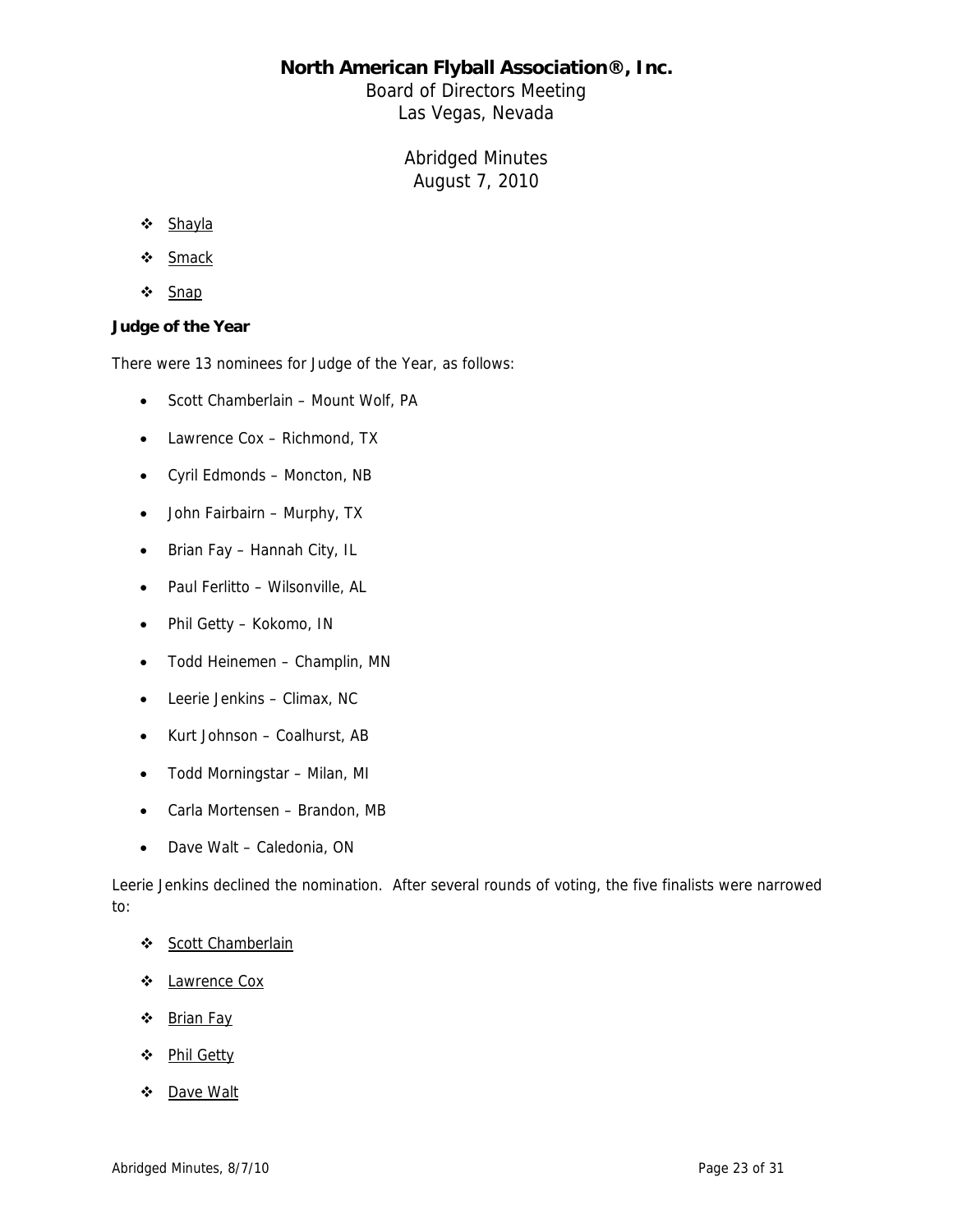Board of Directors Meeting Las Vegas, Nevada

# Abridged Minutes August 7, 2010

### **Regional MVP Nominees**

- Region 1
	- o Risky Whippet, Rachel Kennedy, Paws‐a‐tive Attitude
	- o Thug Mix, Russ Helganz, RPM Dog Sports
- Region 2
	- o Rooter Jack/Parson Russell Terrier, Linda Breton, Rezidue Dogs
	- o Tandie Dachshund, Miniature Long Hair, Debbie Woods, TAMSU
- Region 4
	- o Pepper Jack Border Collie, Carl Gavin, Paw Position
	- o Scout Mix, Christina Tresch, BC Boomerangs
	- o Scully Mini Australian/N American Shepherd, Scott & Tija Mohr, High Fives
	- o Siobhan Golden Retriever, Linda Strub, Rapid Intens‐A‐Flyrs
- Region 5
	- o Ginger Border Collie, Chris & Teresa Turner, K‐9 Kommotion
- Region 6
	- o Phantom Staffordshire Bull Terrier, Alisa & Chris Romaine, Heat Wave
- Region 7
	- o Riot Mix, Cheryl Wood, Dogwood Pacesetters
- Region 8
	- o Hudson German Shorthaired Pointer, Christine Poley‐MacTavish, Furry Flash Dogsports
	- o Ryker Jack/Parson Russell terrier, Lisamarie Schultz, KAOS
	- o Sweep Border Collie, Carly Rosinski, KAOS
- Region 9
	- o Scandal Shetland Sheepdog, Julie Jenkins, Fur Fun
	- o Sweep Border Collie, Amanda Brown, DogGoneFast
	- o Taz Nova Scotia Duck Tolling Retriever, Joy Gochman, DogGoneFast
- Region 10
	- o Lewis Border Collie, Shane & Darlene MacDougall, Fast 'n FURious
	- o Niska American Eskimo, Lynette Brown, F.A.M.E.
	- o Raine Nova Scotia Duck Tolling Retriever, Holly Kirkpatrick, Prepare for Takeoff
	- o Willow American Cocker Spaniel, Bonnie Theakston, Maple Leaps
- Region 11
	- o Phantom Border Collie, Brenda Carroll & Sean Mathias, Too Hot to Handle
	- o Sweep Mix, Mike Pape, Ketch This
- Region 13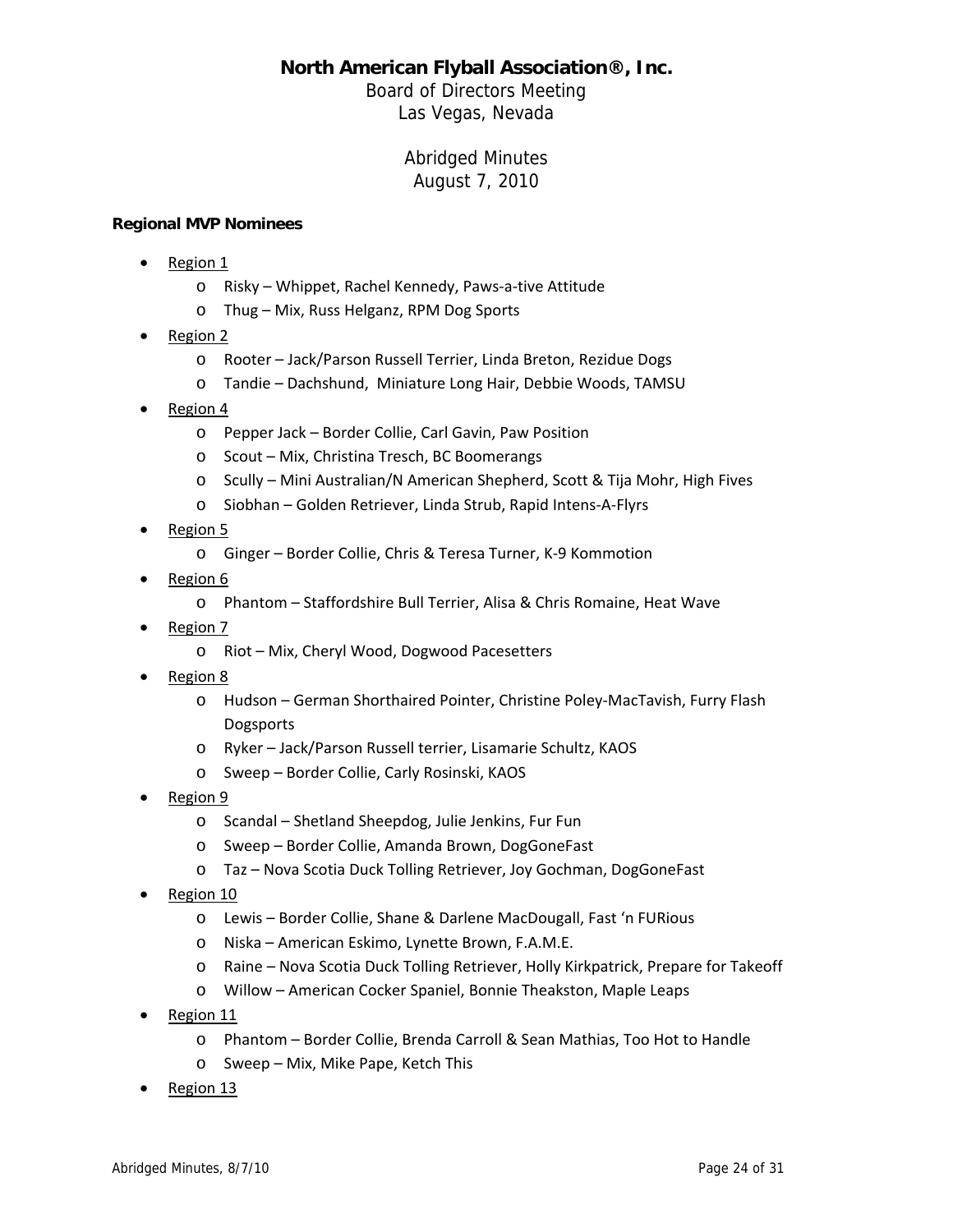# Board of Directors Meeting Las Vegas, Nevada

# Abridged Minutes August 7, 2010

- o Bailey Golden Retriever, David & Peggy Hoyt, Infurno
- o Jet Labrador Retriever, Hollis McGuire, White Mountain Mayhem
- Region 14
	- o Shea Golden Retriever, Jane Kline, Music City Road Dogs
- Region 15
	- o Darby Mix, Gabrielle Woodward, Release the Hounds
	- o Foster Australian Cattle Dog, Kim Shepherd, FBI
- Region 18
	- o Bree Border Collie, Brian Sheridan, Northern LightSpeed of Alaska
	- o Zorro Jack/Parson Russell Terrier, Sasha Andreis, Alaska Dogs Gone Wild
- Region 19
	- o Daisy Mae Miniature Schnauzer, Laura Dolph, RUFF
	- o Puzzle Border Collie, Dana Nichols, LAUNCH
	- o Willow Jack/Parson Russell Terrier, Jackie McCourtie, Denver Speed Demons
- Region 20
	- o Liam American Pit Bull Terrier, Louis Bédard, DogZworth

### **Scheduling of Candidate Chats**

There was discussion of scheduling candidate chats, as well as the quarterly leadership chats. Leerie indicated he will schedule a leadership chat near the end of September and then in December. Kim will schedule candidate chats. Because the AGM is far away, there was a suggestion to have an opening season chat relatively soon.

### **Annual General Meeting**

There was discussion again about possible dates for the Annual General Meeting. Nancy was able to confirm that there will be a tournament January 29&30, 2011 in Huntsville, Texas. The host club is Texas Twisters. Mike Smith, club owner, is willing to host the AGM with this tournament. Scheduling the AGM this late would also give sufficient time for the Board to utilize an outside online ballot service if they chose to.

Review Panel – Leerie Jenkins

- Kaycee 090572  $6/12/10$  excusal
- Lady 081061 6/4/10 excusal, affirmed on appeal 7/6/10
- Lizzy 080423  $4/24/10$  excusal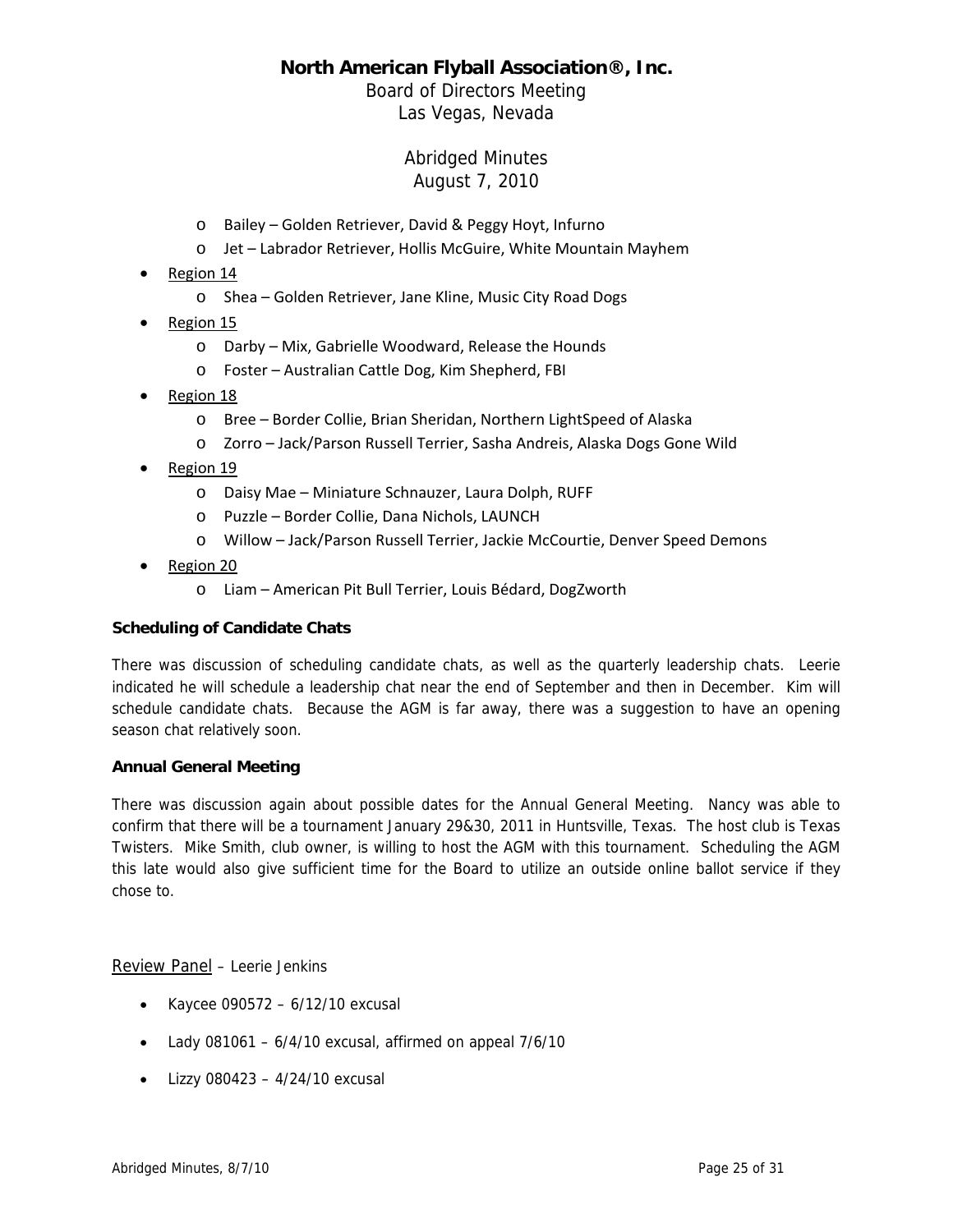Board of Directors Meeting Las Vegas, Nevada

# Abridged Minutes August 7, 2010

- Logan 080284  $6/13/10$  excusal
- Vader 100764  $6/6/10$  excusal, affirmed on appeal  $7/30/10$
- Bling 090563  $7/11/10$  excusal, appeal pending
- Seven 050888  $8/1/10$  excusal, appeal pending

### **Old Business:**

None to report.

#### **New Business:**

### **1. Chris Van Wert appeal**

The Board received the following appeal via email on August 5, 2010:

To: The Executive Director, Lee Heighton and members of the NAFA(r) Board of Directors, et al.,

This is an Appeal to overturn the Denial of my request to sanction a tournament. A copy of the sanctioning request is provided by attachment to this email. I am invoking the authority that the NAFA Board of Directors has to review actions of the Executive Director. That authority is stated in Article VI of the By-Laws:

### *ARTICLE VI*

*Section 4. Executive Director. The Executive Director shall report to the Board of Directors. The Executive Director shall be the chief operating officer of the Corporation, and shall, subject to of the Board of Directors, generally supervise, direct and control the business of the Corporation and shall have the responsibility for the day-today* 

*management of the business and affairs of the Corporation. The Executive Director shall attend meetings of the Board of Directors and shall make periodic reports to the Board of Directors. The Executive Director shall appoint Regional Directors and other staff as necessary for the day-to-day operation of the corporation...........The Executive Director shall implement decisions* 

*of the Board of Directors and shall act, subject to the Board's authority and guidance, to enforce NAFA® policy,* 

*rules and regulations. The Executive Director may sanction individuals or Clubs for infraction of* 

*NAFA® policies, rules or regulations subject to ratification by the Board of Directors at it next meeting. The Executive Director may, subject to the Board's approval, delegate portions of these responsibilities to qualified individuals within NAFA® for the purposes of enforcing NAFA® policies, rules and regulations....*

On 07/28/2010, I submitted to the Tournament Sanctioning Secretary of NAFA(r) a valid sanctioning request which is attached in PDF format to this email. Her reply was that my request had been denied.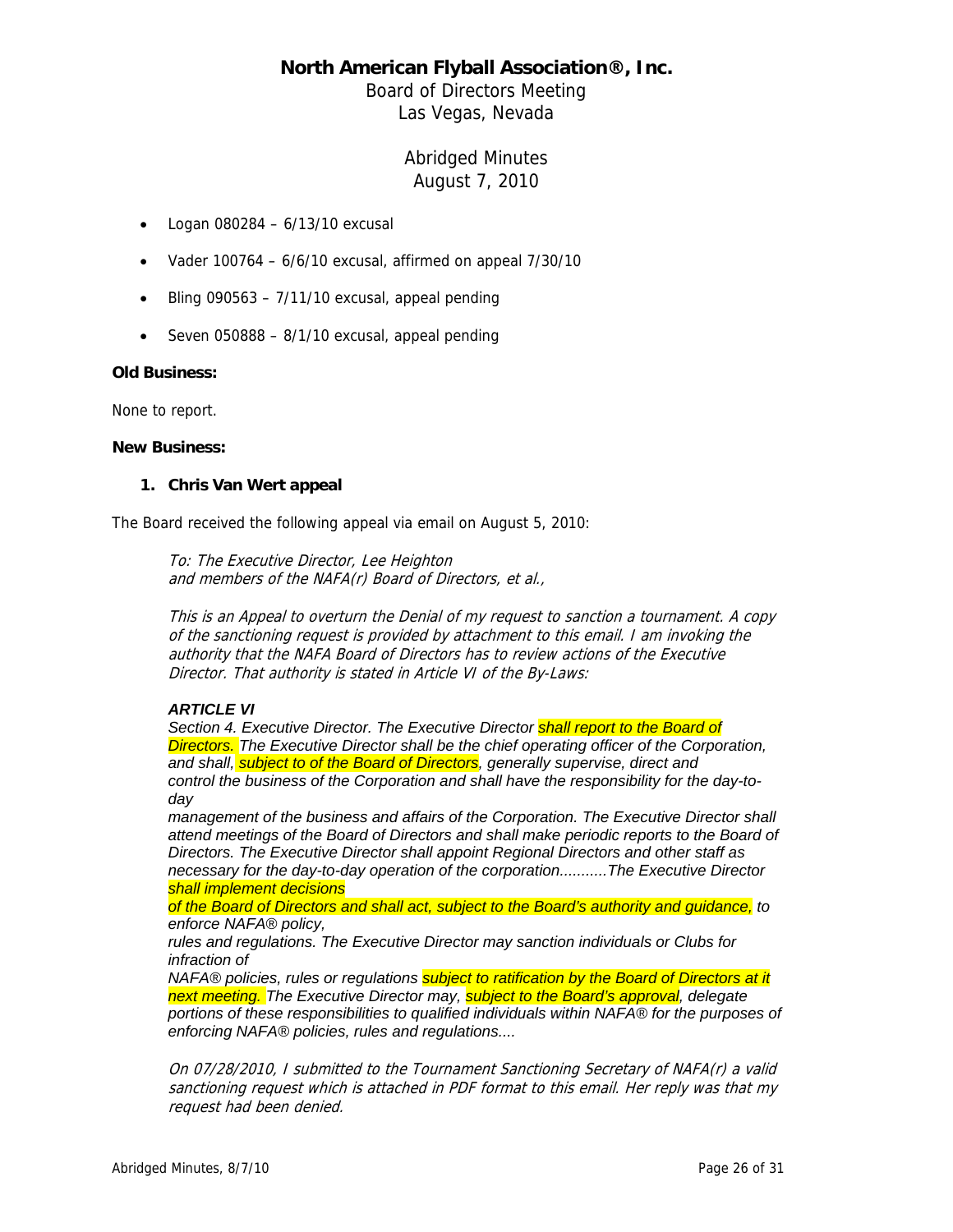Board of Directors Meeting Las Vegas, Nevada

> Abridged Minutes August 7, 2010

Quote: "Unfortunately I am unable to sanction your October tournament as it occurs on the same weekend as the NAFA® CanAm.

 The ED received input from several board members after the 2009 NAFA® CanAm regarding tournaments competing for entries with the NAFA® CanAm. At that time the ED determined that no tournaments would be sanctioned within 1,000 miles of the 2010 NAFA® CanAm.

This decision is supported in the NAFA® Rulebook.

#### *CHAPTER 6 – HOSTING A NAFA® SANCTIONED EVENT Section 6.1 – Requirements*

*(p) NAFA reserves the right to deny or revoke tournament sanctioning in the event that the tournament proposed would not be in the best interest of NAFA®. This includes, but is not limited to, sanctioning an event at the same venue, on the same weekend, as an event scheduled by another flyball sanctioning organization."*

There are several different issues that I have identified that may of interest to the Board, any ONE of which, may be used as a "reason" to grant my appeal and approve my sanctioning request.

• *My tournament as proposed satisfies ALL the written and published conditions and criteria of NAFA(r) concerning Hosting a NAFA(r) Sanctioned Event. The only section that governs distance between tournaments is this:*

### *CHAPTER 6 – HOSTING A NAFA® SANCTIONED EVENT Section 6.1 – Requirements*

*(f) NAFA® will not sanction a tournament within 200 road miles of a previously sanctioned*

*NAFA® tournament, without written approval from the sanctioned tournament's club owner.*

- *1. My tournament is 244 road miles distant from the CanAm. So, on the basis of NAFA's written and published Rules, I request that the NAFA Board of Directors overturn this decision and "approve" my tournament for sanctioning.*
- *2. The second related issue here is: "Is it the intent of the Board to allow the ED to modify or change NAFA's written and published rules by invoking the section which reads, in part, " the tournament proposed would not be in the best interest of NAFA®." without asking for and requiring the ED to provide to the Board facts and evidence which support the ED's opinion that the tournament proposed would not be in the best interest of NAFA®. ?"*

*The "best interests of NAFA" is only an opinion. That phrase alone cannot suffice as a "just cause" for changing our written and published rules in favor of "special interests" by the decree of only one NAFA Official. Proof in the way of facts supported by evidence should be required before allowing unique circumstances to tilt the balance of protection and justice afforded this organization through its Rulebook. Not through emotions and opinions.*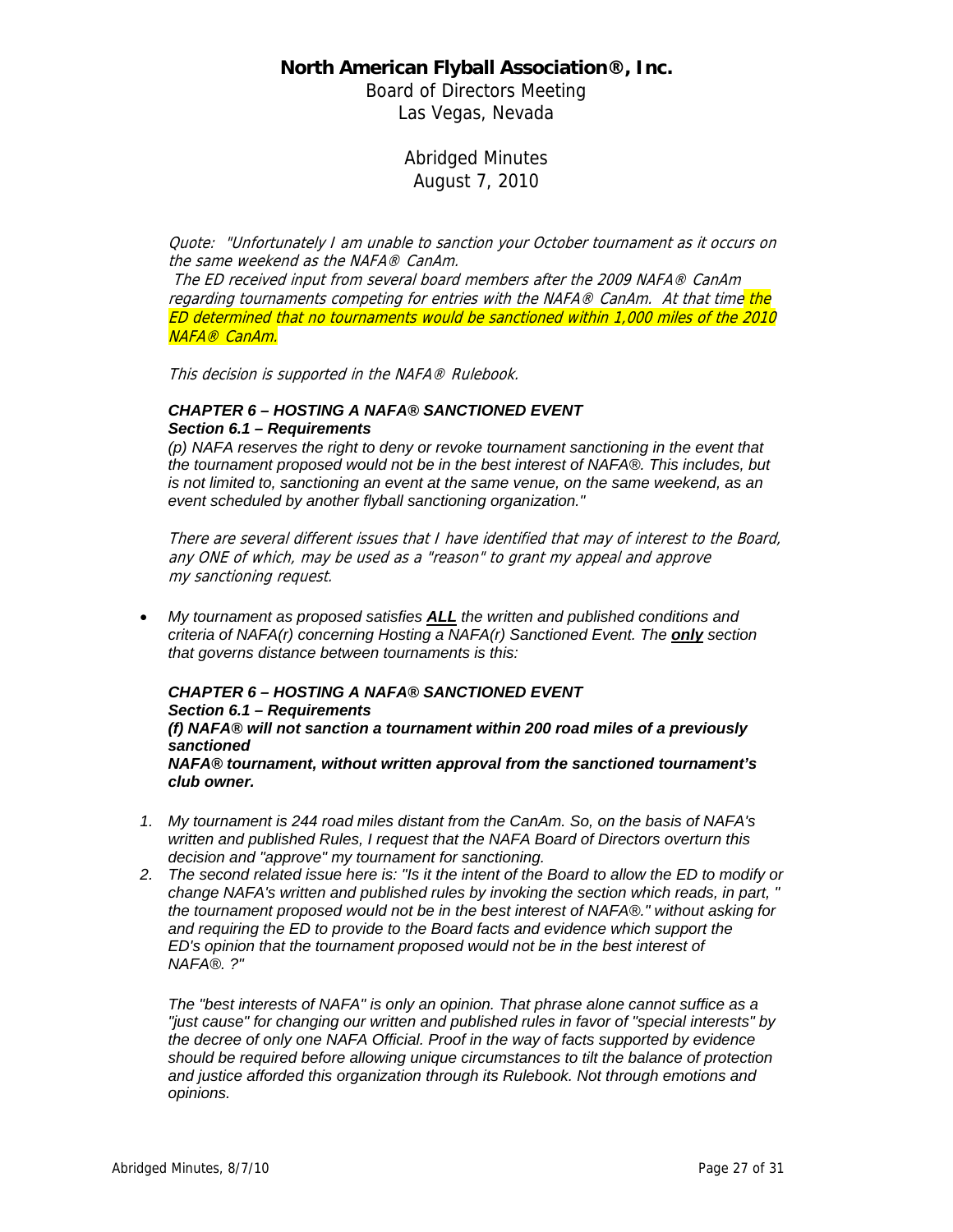Board of Directors Meeting Las Vegas, Nevada

# Abridged Minutes August 7, 2010

• *The proposed tournament is located in a declining Region. By that, I mean that NAFA sanctioned events have steadily decreased from a high of 18 events in 2005 to merely 12 events in the last two racing seasons. NAFA's purpose is "to promote flyball and to encourage national and international competition." How does not sanctioning a tournament that satisfies all written and published criteria for hosting a NAFA(r) event promote that vision?*

*From the very beginning, the NAFA BoD and the ED have been committed to creating a "National Event" (Cynosports World Championships in combination with the CanAm Classic) that adhered to ALL of NAFA's written and published Rules.* 

*In a search of documents published on the NAFA website:* 

### *Edited transcript for NAFA® Leadership Chat August 23, 2006*

| Lee_Heighton | Zac, a 2/3 majority is needed for any change to the<br><b>Rules of Racing.</b> |
|--------------|--------------------------------------------------------------------------------|
|              |                                                                                |
| <b>BCSam</b> | The Games will be run under the normal rules of a<br><i>tournament</i>         |
|              | ater in the same chat transcript we find this:                                 |

 *Later in the same chat transcript, we find this:*

| $d$ <i>gsmith</i> | $jhhh>$ So Glenn shouldn't Div 1 and possible NAFA<br>champions be held to high standards and isn't part<br>of those standards measuring. |
|-------------------|-------------------------------------------------------------------------------------------------------------------------------------------|
| Lee_Heighton      | Shouldn't everyone be held to the same standards                                                                                          |

*I agree. EVERYONE should be held to the same standards. The standards written and published by NAFA(r) in the Rules of Racing, Corporate Policies and Procedures and the By-Laws should apply equally to the National Event as it does to my proposed tournament by my little team.* 

*Finally, I researched the history of the National Event in order to compare the effects of competing NAFA events on the number of team entries received. The results were very surprising, even to myself. Essentially, the National Event did better whenever there were NAFA events taking place on the same weekend. The one weekend when there were NO competing NAFA events, that was the only year that entries for the National Event actually went down from the previous year. 2009 was the first time an event was sanctioned within the 1000 mile radius of the National Event and that was a recordsetting entry. The breakdown is all noted in the document attached (three file versions).* 

*Aren't there other options available to NAFA(r) other than "denial" for sanctioning? Our proposed tournament closes well after the closing for the National Event. I would be willing to accept restrictions, such as "not accepting any entries until after the CanAm closes." Or even, no promotion or publishing of our event on the NAFA website until after the CanAm closes.*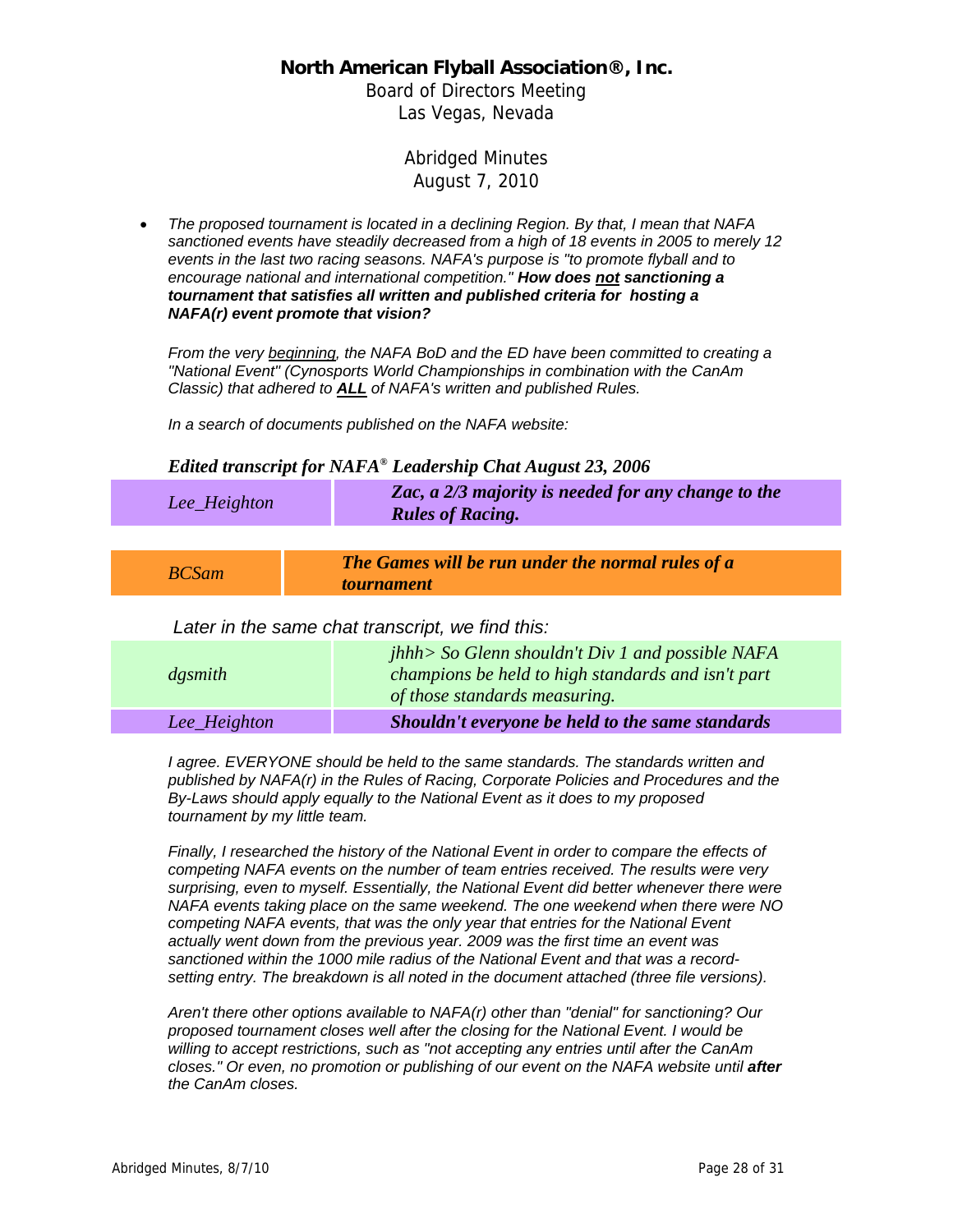Board of Directors Meeting Las Vegas, Nevada

# Abridged Minutes August 7, 2010

### *The best interests of NAFA(r)*

- *Support the efforts of clubs to host their first tournament, particularly in Regions that have been identified as in decline.*
- *Support the concept that no one dog, one club, one division, one Region, one "event" is any more important than another and that all of our rules should be applied equally across the board.*
- *That NAFA(r) demonstrate that it has a system of "checks and balances" and that The NAFA Board will review any case or circumstance brought to its attention that it has jurisdiction.*
- *That the "best interests of NAFA" do not depend on the opinion of one NAFA Official alone but, require facts and evidence be presented at the request of the NAFA(r) Board.*
- *That NAFA(r) will not change its rules or policies by "decree" but only through the decisions, authority, approval and guidance of the NAFA(r) Board.*

*Please, the issues I have raised deserve a discussion so, whatever it takes to allow discussion, please do that so that the NAFA public knows you have their best interests at heart in addition to the best interests of NAFA.* 

*Thank you,* 

*Sincerely, Christine VanWert Wooferines NAFA #455* 

Dana moved to deny appeal and affirmatively find that Lee exercised his discretion as Executive Director appropriately in this circumstance. Kris seconded.

There was discussion regarding the issue. There was concern expressed about how the CanAm could affect reserve weekends in the future. Due to site and scheduling limitations, CanAm might not always be held the same weekend every year. There was discussion that the entire board supports the Executive Director's discretion in the area of tournament sanctioning. The Board would have authority to overturn an ED decision if abuse of discretion, but in this case there was no abuse of discretion.

The motion passed unanimously.

### **2. Region 16/6 realignment**

There was further discussion of the proposed regional alignment. Kris expressed concern that not all competitors in the regions were consulted and that those on the borders of the north/south California line and in southern Utah may have objections to where the lines are proposed to be drawn.

Alisa moved to adopt the regional alignment presented by Lee from the Region 6 & 16 Regional Directors. Greg seconded.

Alisa discussed some advantages to the alignment. By including southern California teams with the current region 6, those teams would be much closer to racing than they currently are to the tournaments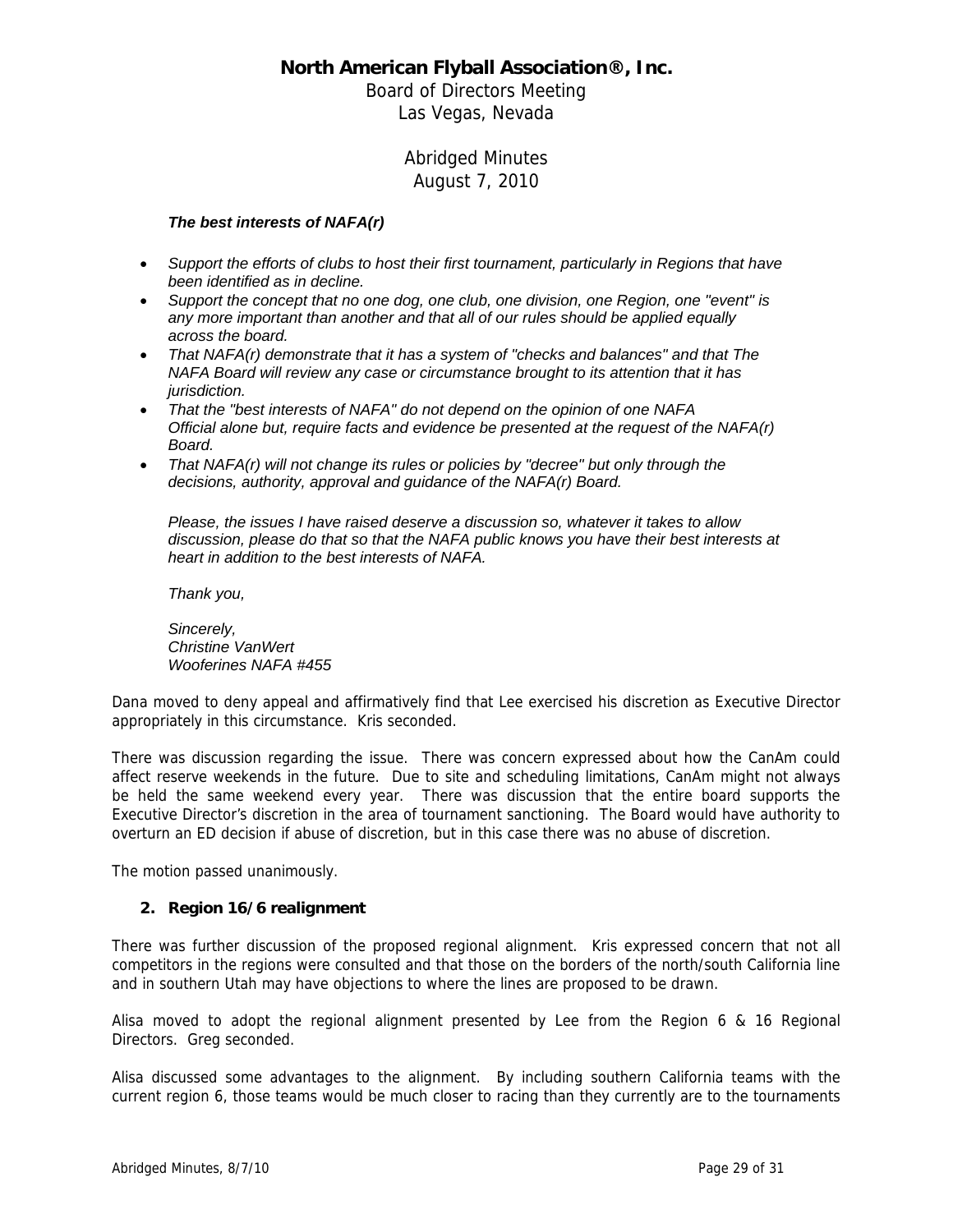Board of Directors Meeting Las Vegas, Nevada

# Abridged Minutes August 7, 2010

in northern California. Region 6 would benefit from having more clubs able to host tournaments and a larger draw at existing tournaments.

Scott moved to table the motion to get more input from competitors in these regions. Dale seconded.

Discussion about whether it should be tabled. Kris asked that the tabling be to a meeting before the fiscal year end. The motion was amended.

In favor of tabling the issue: Nancy Garcia, Dana Nichols, Karen Oleson, Kris Pickering, Dale Smith, and Scott Stein.

Opposed: Alisa Romaine and Greg Stopay.

The motion to table passed.

Lee indicated he will have information posted on the regional lists soliciting input. The issue may be considered at the teleconference which will need to be held a few weeks after the Board meeting to handle other issues.

### **3. EJS proposal**

Lee indicated that he believed this issue required more research before having the Board consider it. Lee, Dale & Greg are going to generate some statistics and proposals.

### **4. 5 team elimination bracket**

Lee presented a modified 5 team single elimination bracket. This would be similar to the alternate brackets for 7 and 8 team single elimination formats. Leerie will put the bracket in more final format.

Lee discussed that this alternative would be compromise for the proposal from region 10 previously declined by board. This new bracket would allow all teams to get two races following a round robin, but would not exceed the maximum number of races.

There was discussion that the proposed bracket would give seed 2 more of an advantage than seed 1.

Karen pointed out that another option would do the same thing goal of giving all teams two races, but would not give the advantage. But that would give a problem with the placements.

Due to late hour and the desire to discuss possible modifications with region 10, Lee withdrew the request and indicated he would present it via teleconference.

### **5. Fees for two day tournaments**

Dana moved to change fee for tournaments more than 1 day to \$30/\$35 and modify any corresponding forms. Greg seconded.